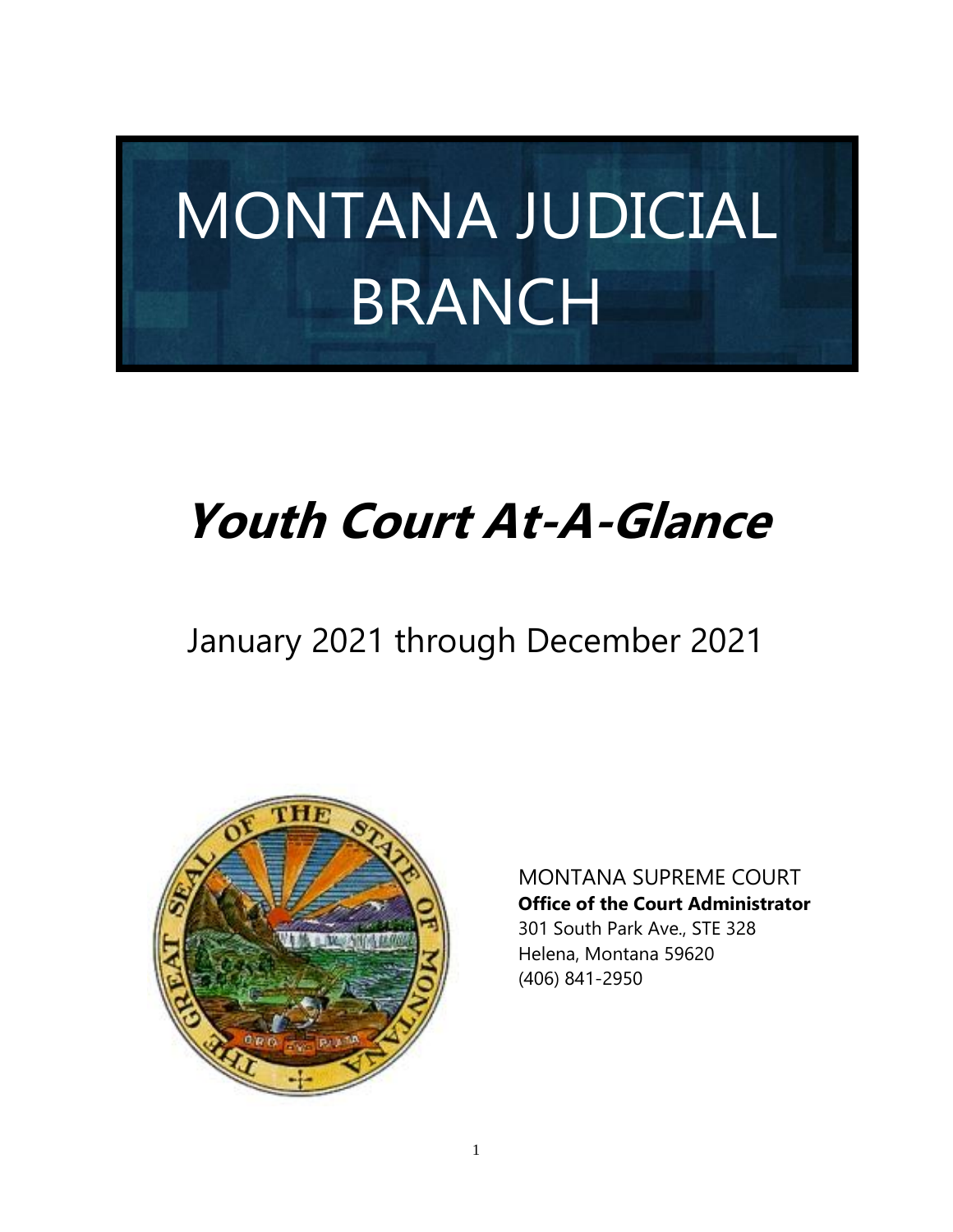Juvenile Justice

## **JUVENILE JUSTICE OVERVIEW**

Juveniles usually enter the juvenile justice system through contact with law enforcement, although they may be referred to juvenile probation by other agencies and parents. Juvenile probation is an integral part of the Youth Court and is overseen by the Youth Court judge within each of the 22 Judicial Districts. Most referrals to the Youth Court's juvenile probation office are in the form of a ticket accompanied by a report from law enforcement. Juvenile probation officers may handle any referral except traffic and fish and game violations, which fall under the jurisdiction of the Justice, Municipal, City, and District Courts.

Youth referred to probation must appear in front of the juvenile probation officer with a parent or guardian to answer to the allegations against them. Most youth will never see the Youth Court judge and will work solely through the Youth Court juvenile probation officer to resolve the ticket in what is referred to as the informal process. If the referral is forwarded to the county attorney and a petition is filed on the alleged charges, the youth will appear before the Youth Court judge in what is referred to as the formal process. Approximately 10% of the youth referred to juvenile probation each year are handled formally.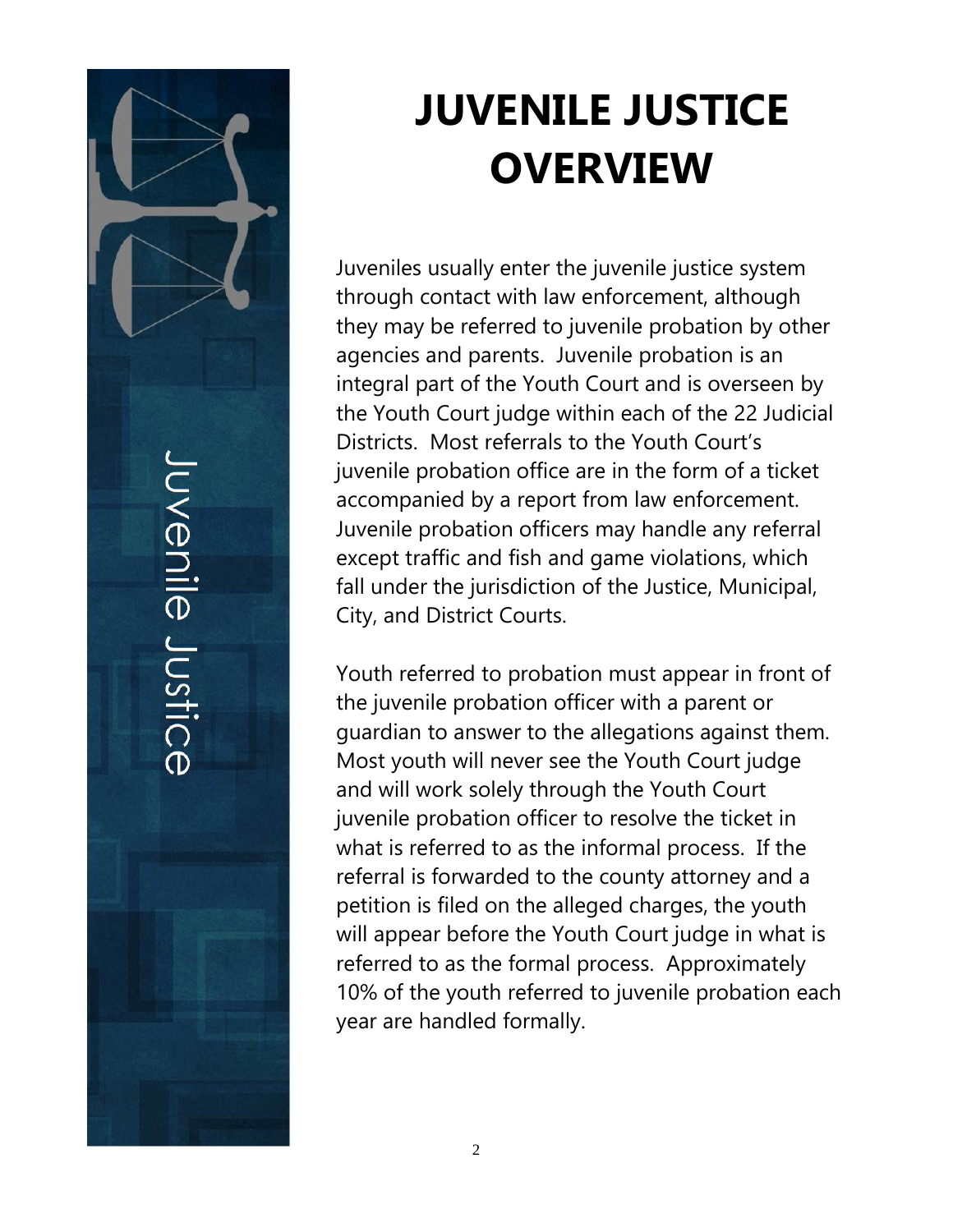### REFERRALS TO MONTANA'S YOUTH COURTS

| l Youth Referred to Youth Court:                  | 2,599 |
|---------------------------------------------------|-------|
| Referrals (a youth may have multiple referrals):  | 3,802 |
| Offenses (a referral may have multiple offenses): | 5.251 |

### OFFENSE CATEGORIES



\**These are matters that are offenses because of the youth's age and include such things as a minor in possession of alcohol and marijuana, truancy, curfew or a run-away violation.*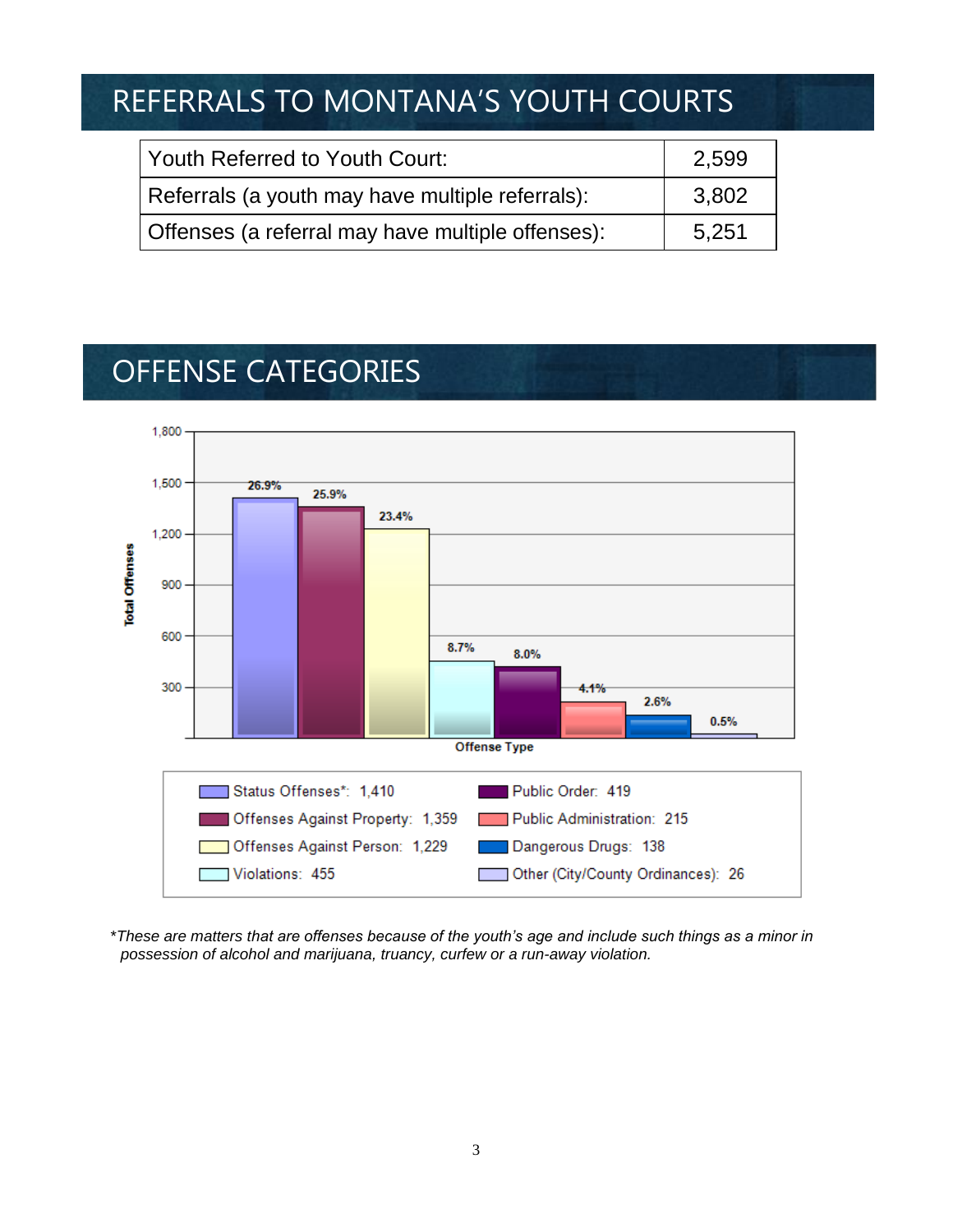### OFFENSE CLASSIFICATIONS



### TOP 10 OFFENSES ASSOCIATED WITH REFERRALS TO JUVENILE PROBATION

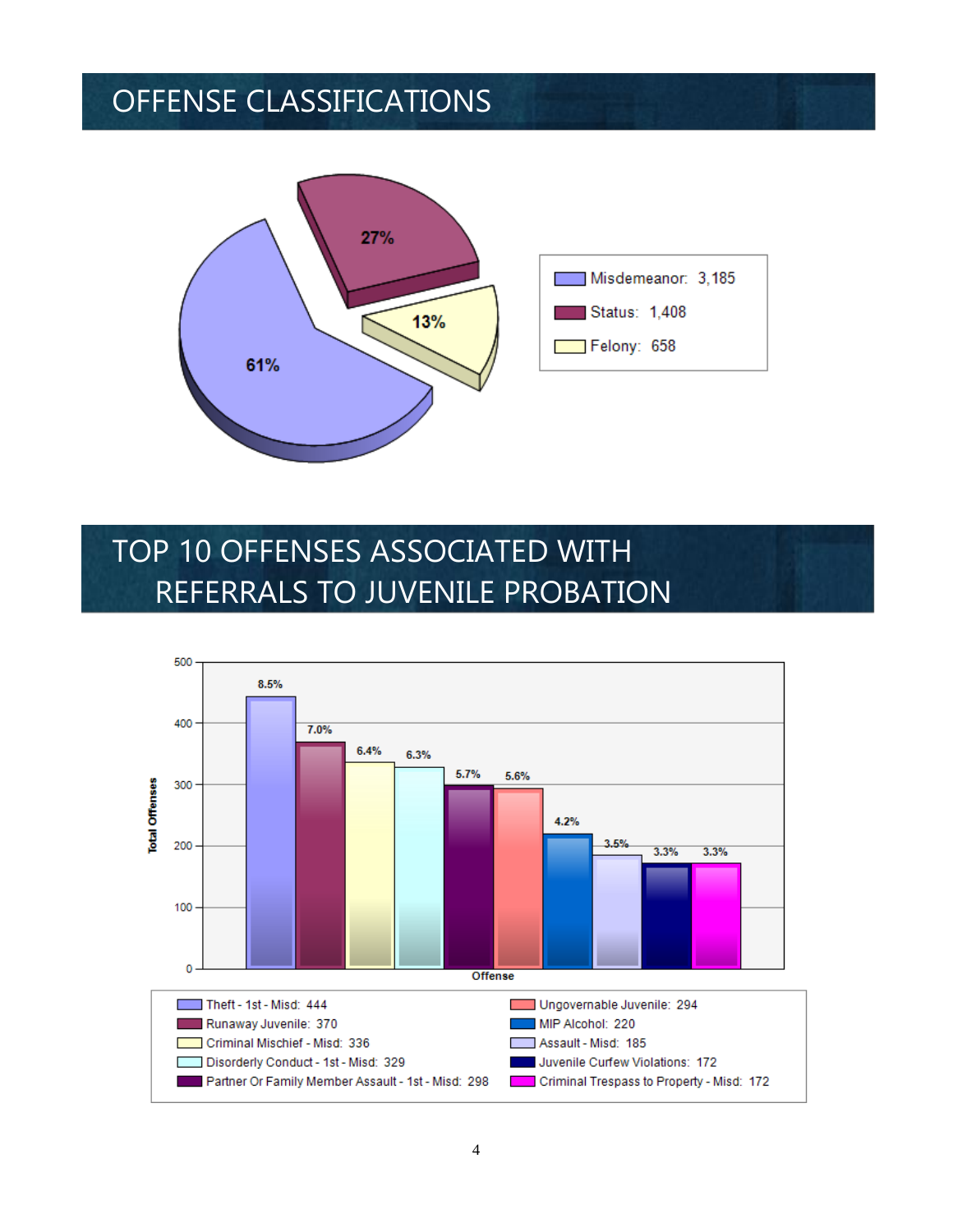### TYPE OF DISPOSITION USED

| Informal:<br>Formal: | Referral handled by juvenile probation officer<br>Referral in which youth appears before Youth Court judge                                                                                                                           |
|----------------------|--------------------------------------------------------------------------------------------------------------------------------------------------------------------------------------------------------------------------------------|
|                      | Dismissed: Referral in which case is dismissed by juvenile probation officer, county attorney,                                                                                                                                       |
|                      | or court                                                                                                                                                                                                                             |
| Pending:             | Referral awaiting action from the county attorney's office or the court, or a ticket<br>has been issued and juvenile probation is waiting to see the youth and parent(s),<br>or is awaiting further investigation by law enforcement |



 *\* Pending may include "In Progress" intakes, which are not included in other totals.*



Dismissed Disposition Breakdown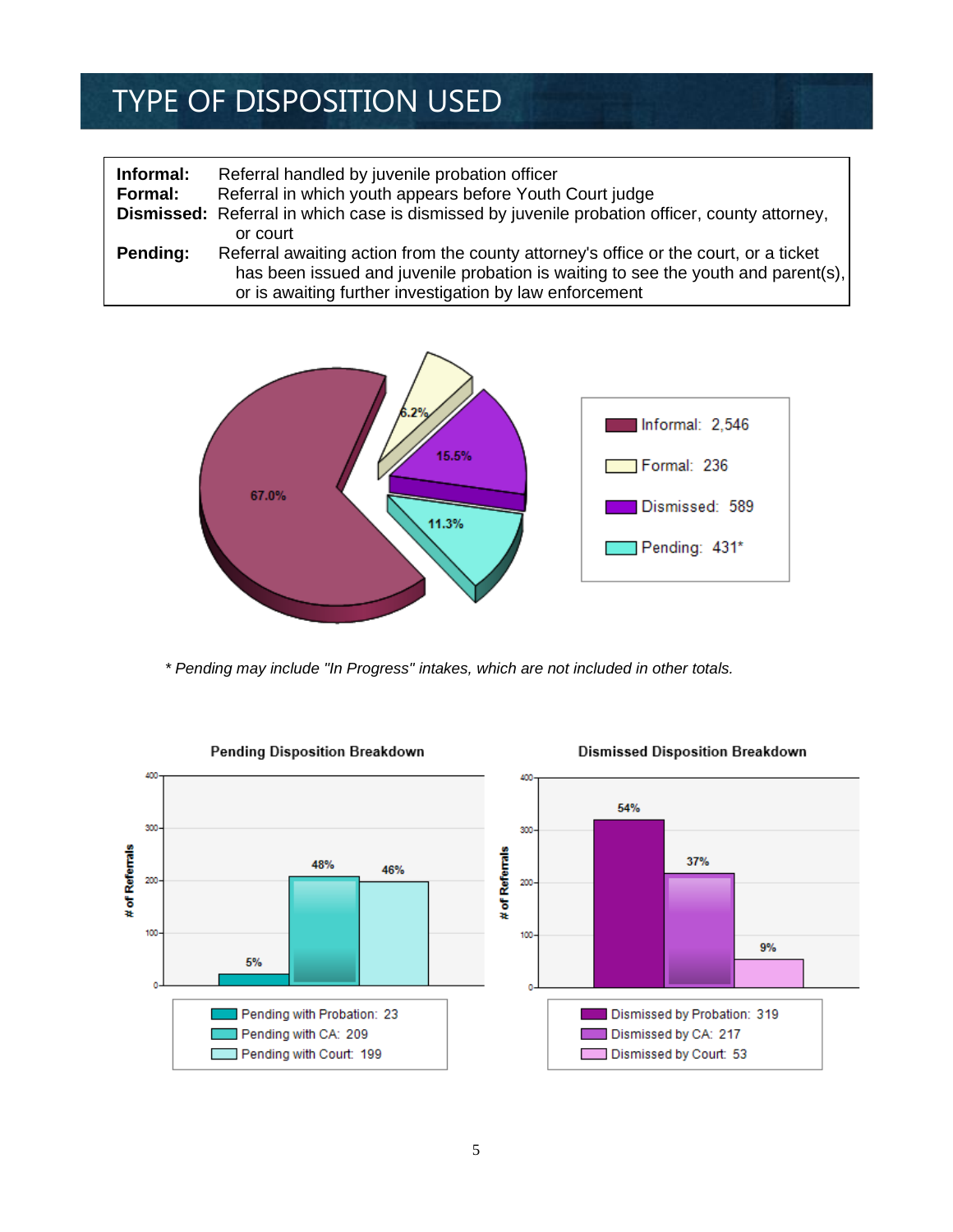

## **YOUTH DEMOGRAPHICS**

### GENDER



### RACE

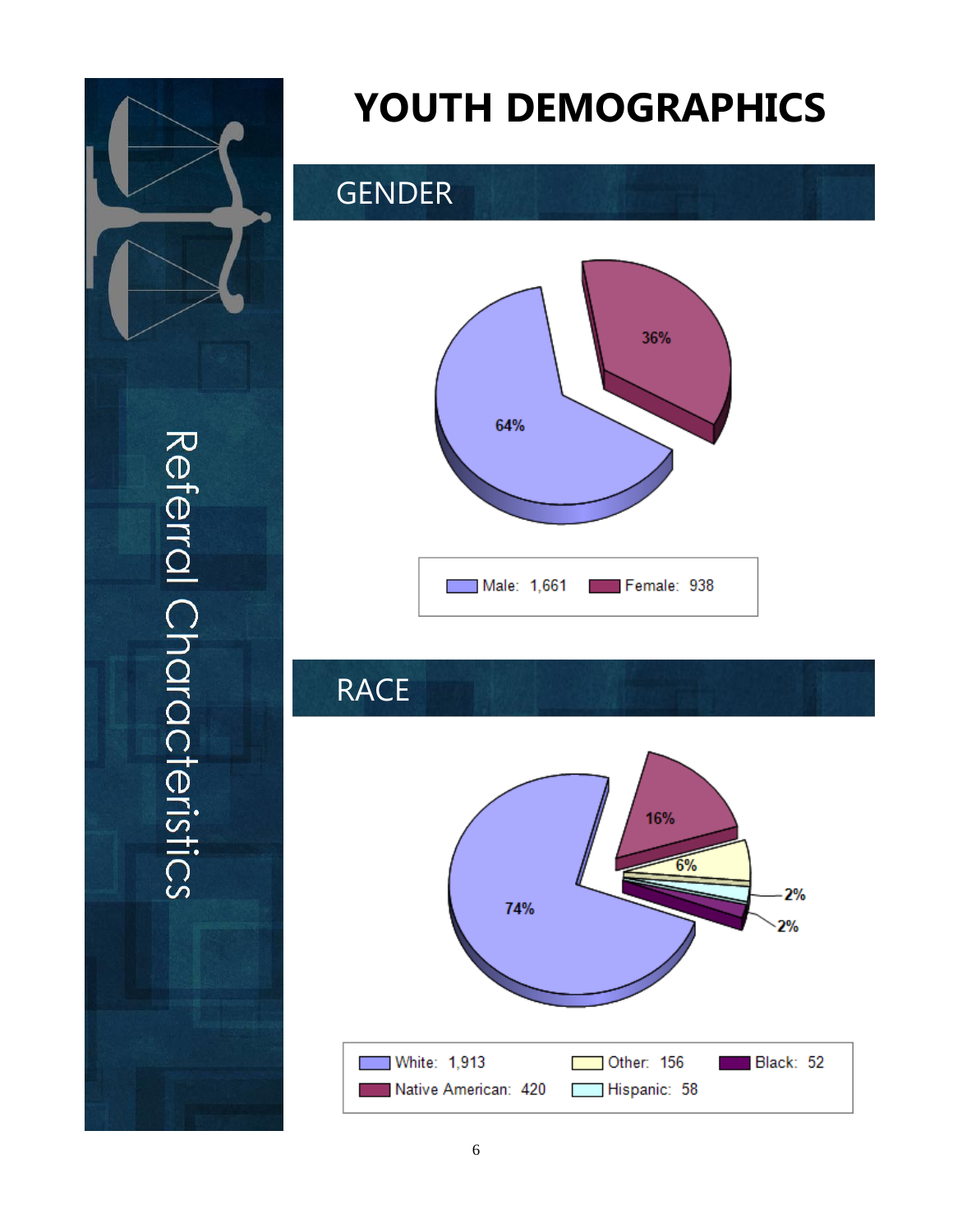### AGE AT TIME OF OFFENSE



### FAMILY'S HOUSEHOLD INCOME

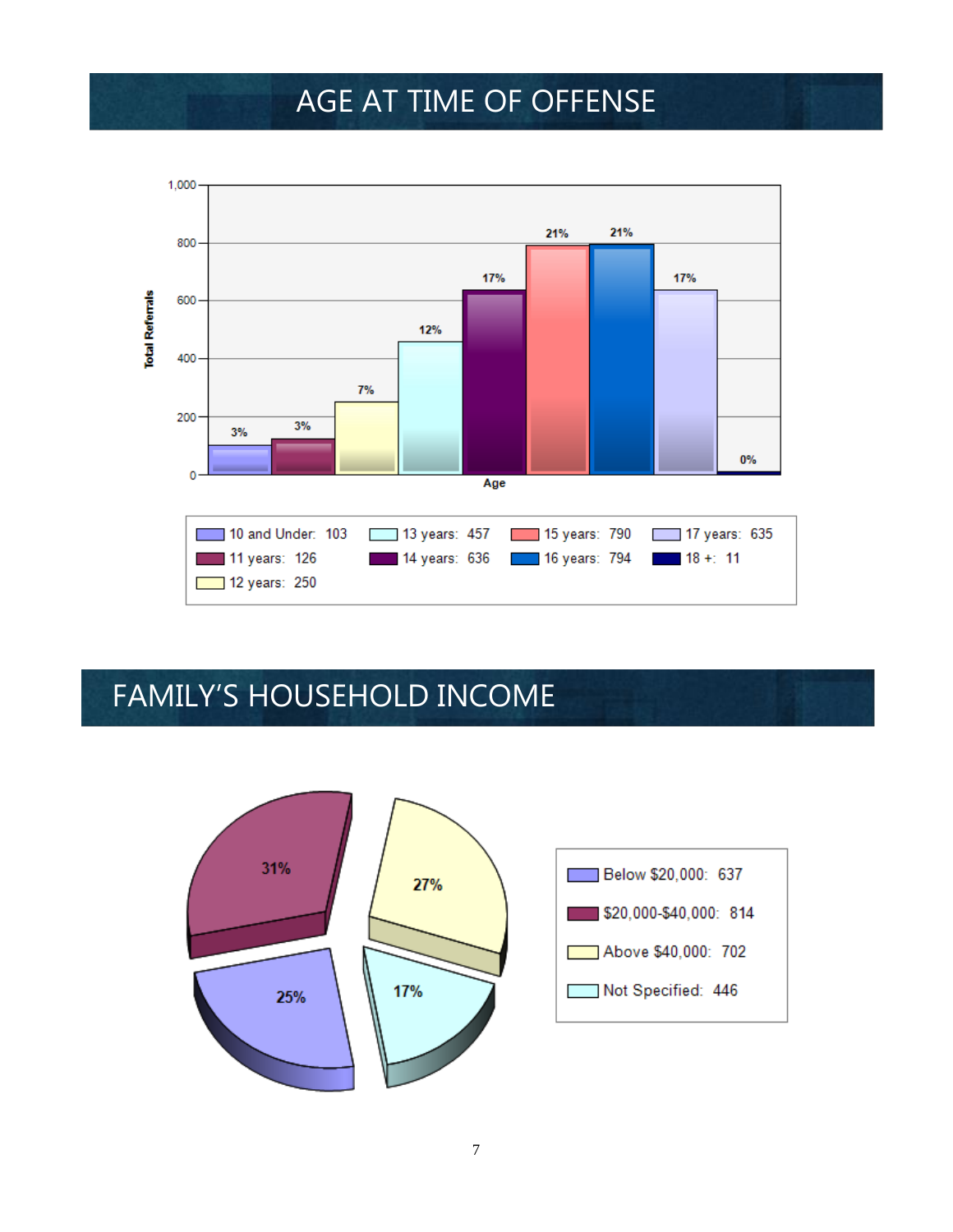### SCHOOL PARTICIPATION

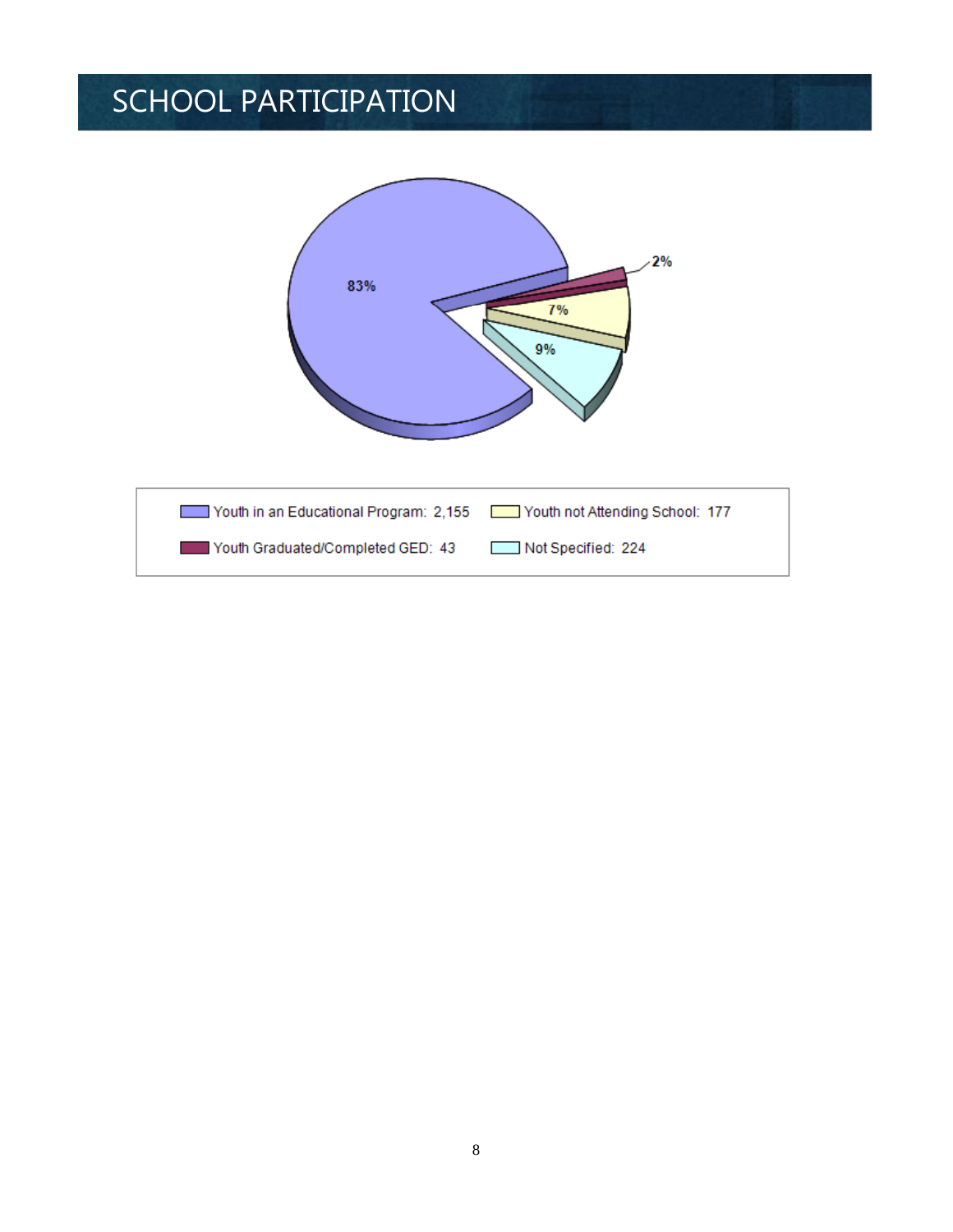## **MENTAL HEALTH**

### TOP 10 MENTAL HEALTH DIAGNOSES

Oftentimes, a juvenile referred to youth court services may already be addressing a mental health matter, or as a result of services provided by youth court a mental health issue is identified.

Out of 2,599 Unduplicated youth, 28%\* (734) identified a mental health diagnosis.

*\* not all youth are required to provide mental health information so this number may be higher.* 

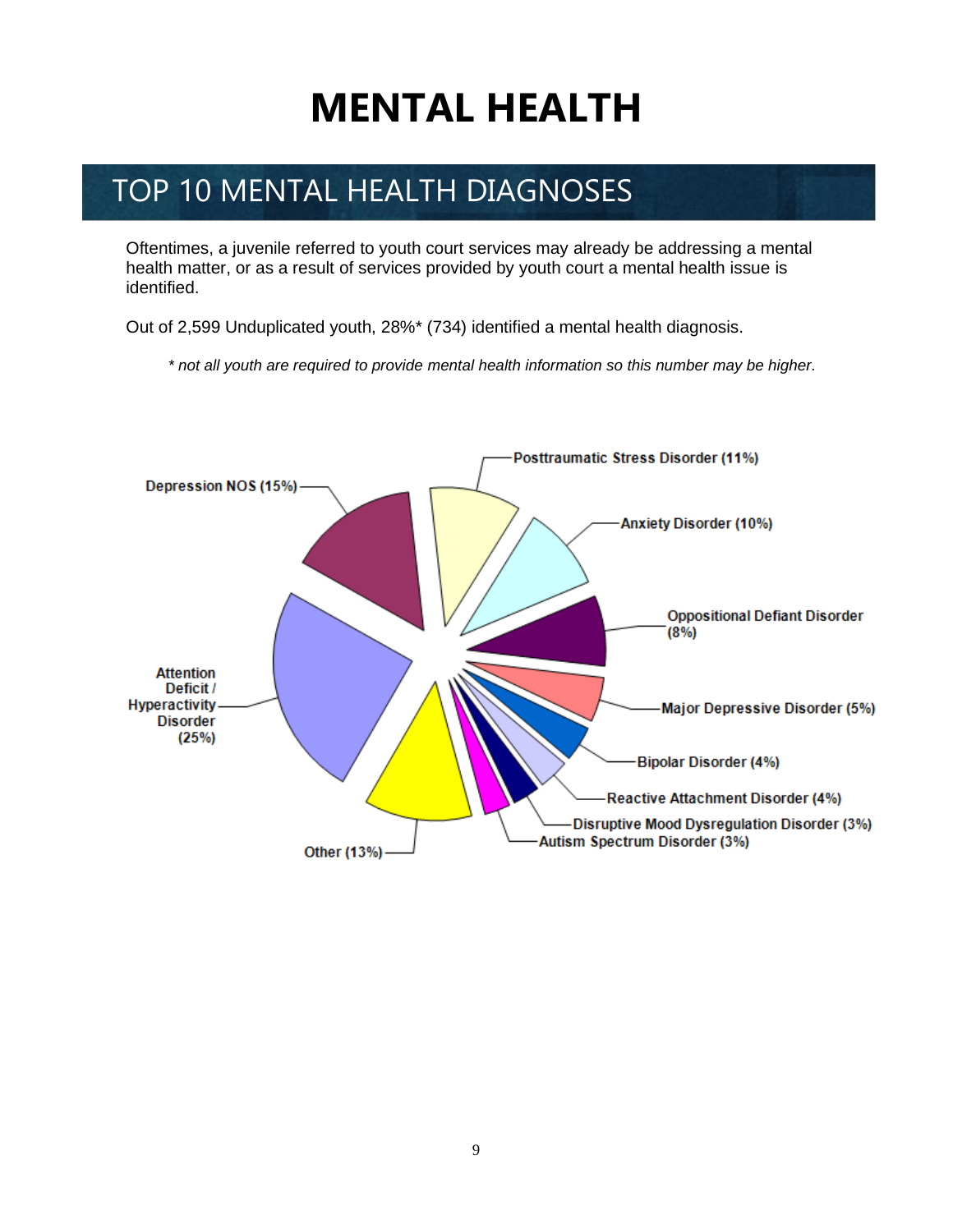#### ACEs AND MONTANA'S YOUTH COURTS

The CDC's Adverse Childhood Experiences Study (ACEs) uncovered a significant link between childhood trauma and the chronic diseases people develop as adults, as well as an increase in social and emotional problems. Since 2016, the Montana Youth Court Services Division has used the ACEs tool to assist in identifying additional risk factors in the population we serve. A high ACEs score (4 or more) has been proven to increase the likelihood of failing grades, drug and alcohol use and mental health problems and in those circumstances in which a youth receives an ACEs score of 4 or more, the supervising probation officer is directed to use a trauma-informed approach in their case-planning.



### COMPARING YOUTH COURTS ACEs SCORES

The Office of Court Administration Youth Court Services Division has partnered with the ChildWise Institute to further analyze ACEs characteristics in the population we serve. The graph below is a representation of how youth in MT Youth Court Services compare to the original ACEs study in the ten risk factors identified by the ACEs tool.



**Comparison of ACEs Between MT Youth Court Services** and the Original ACE Study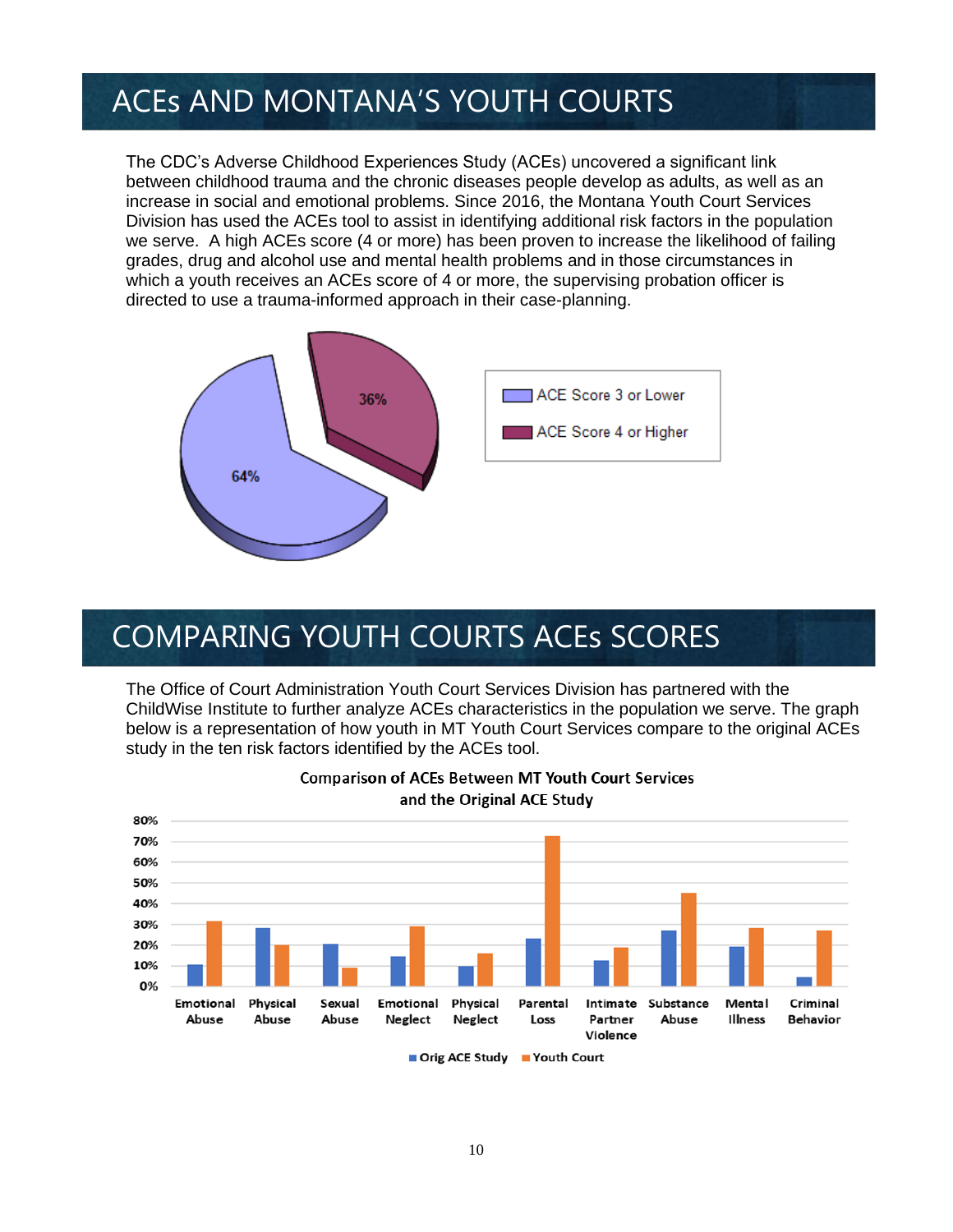### EXPERIENCES & EXPRESSIONS SCREENER (EES)

To engage in case planning that addresses trauma and victimization, the Experiences and Expressions Screener (EES) was implemented in 2021 and must be used when a youth is moderate or high risk to reoffend and placed on informal or formal supervision. The following charts include some initial findings from administration of the EES.





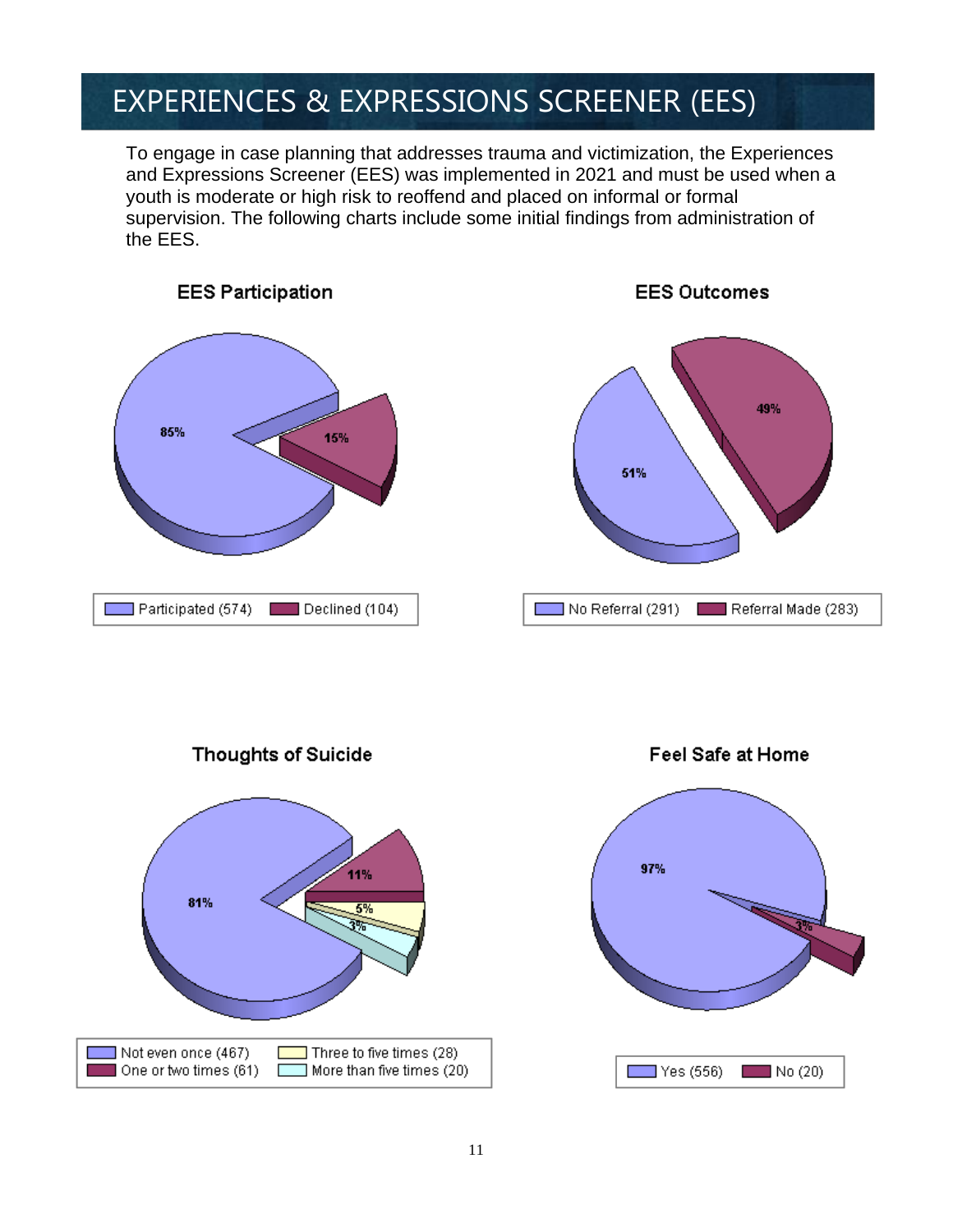### EES: SERVICES REFERRED TO



### EES: REASONS NO REFERRAL

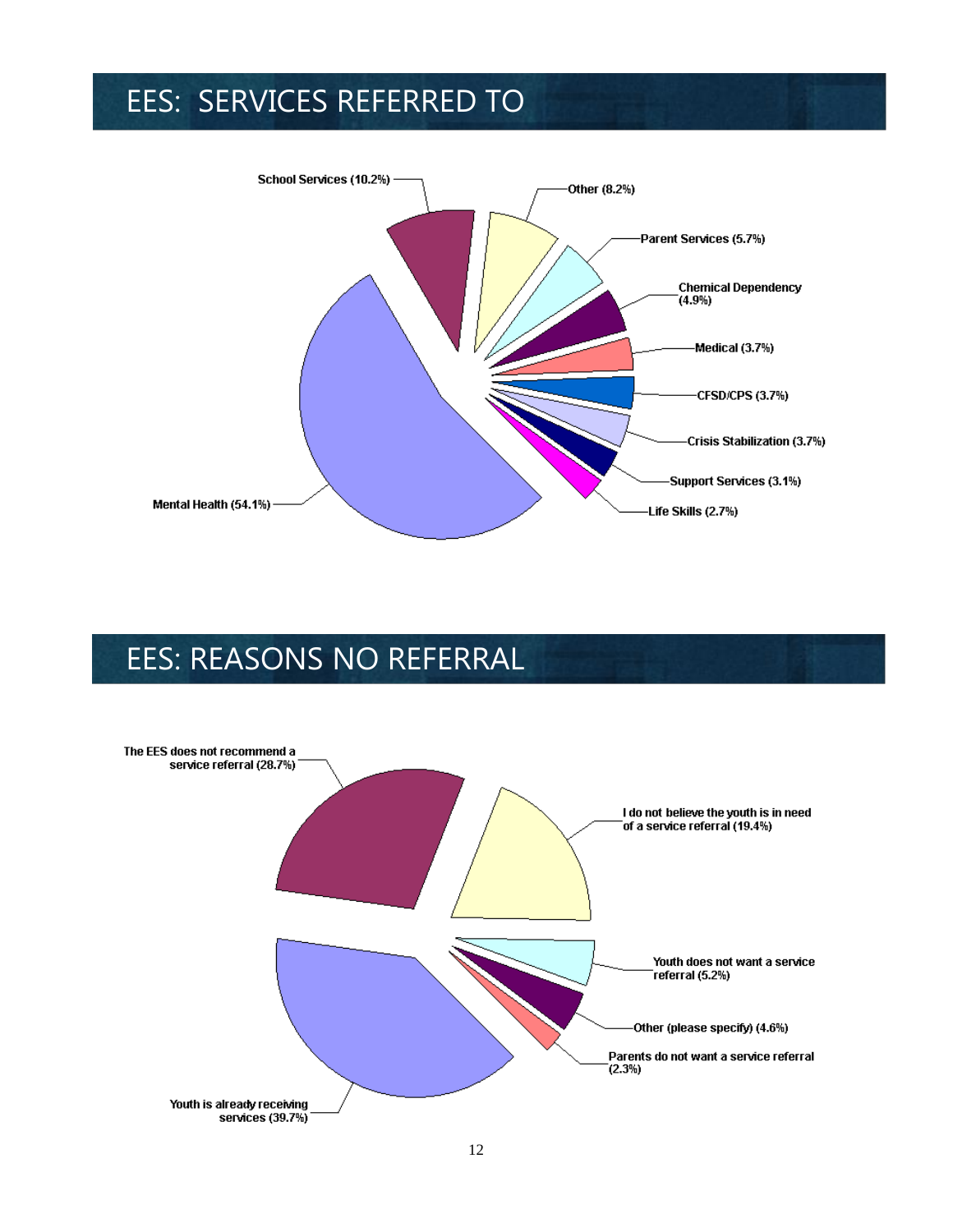### **RESTORING JUSTICE TO VICTIMS AND HOLDING OFFENDERS ACCOUNTABLE**

### AVERAGE LENGTH OF DISPOSITION

| <b>Length of Disposition</b> | <b>Number of Referrals</b> |            |
|------------------------------|----------------------------|------------|
| $0-30$ days:                 | 957                        | (28.4%)    |
| 31-90 days:                  | 777                        | $(23.0\%)$ |
| $90+$ days:                  | 1637                       | (48.6%)    |

Every referral has a disposition, which is the equivalent to an adult sentence handed down by a Judge. The above chart includes all referrals except those that are in a *Pending* status because in these cases a disposition end date has yet to be determined.

### AVERAGE LENGTH OF DISPOSITION - BY TYPE

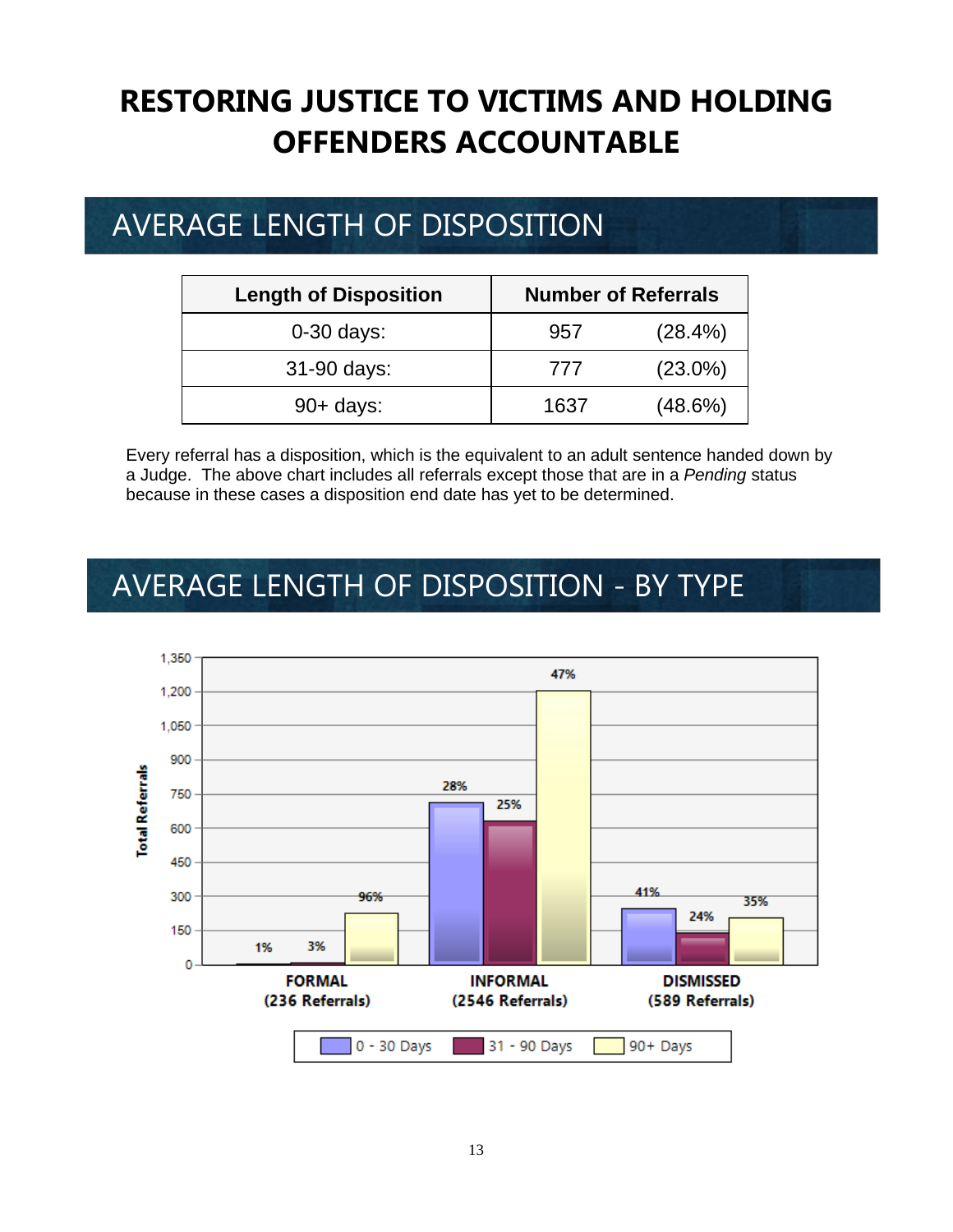### FORMAL REFERRALS TO THE COUNTY ATTORNEY



#### Referrals made to the County Attorney: 888



**Average Processing Days:** 

### FORMAL REFERRALS TO THE COURT

Petitions filed with Youth Court: 469



#### **Manner Handled:**

**Average Processing Days:** 

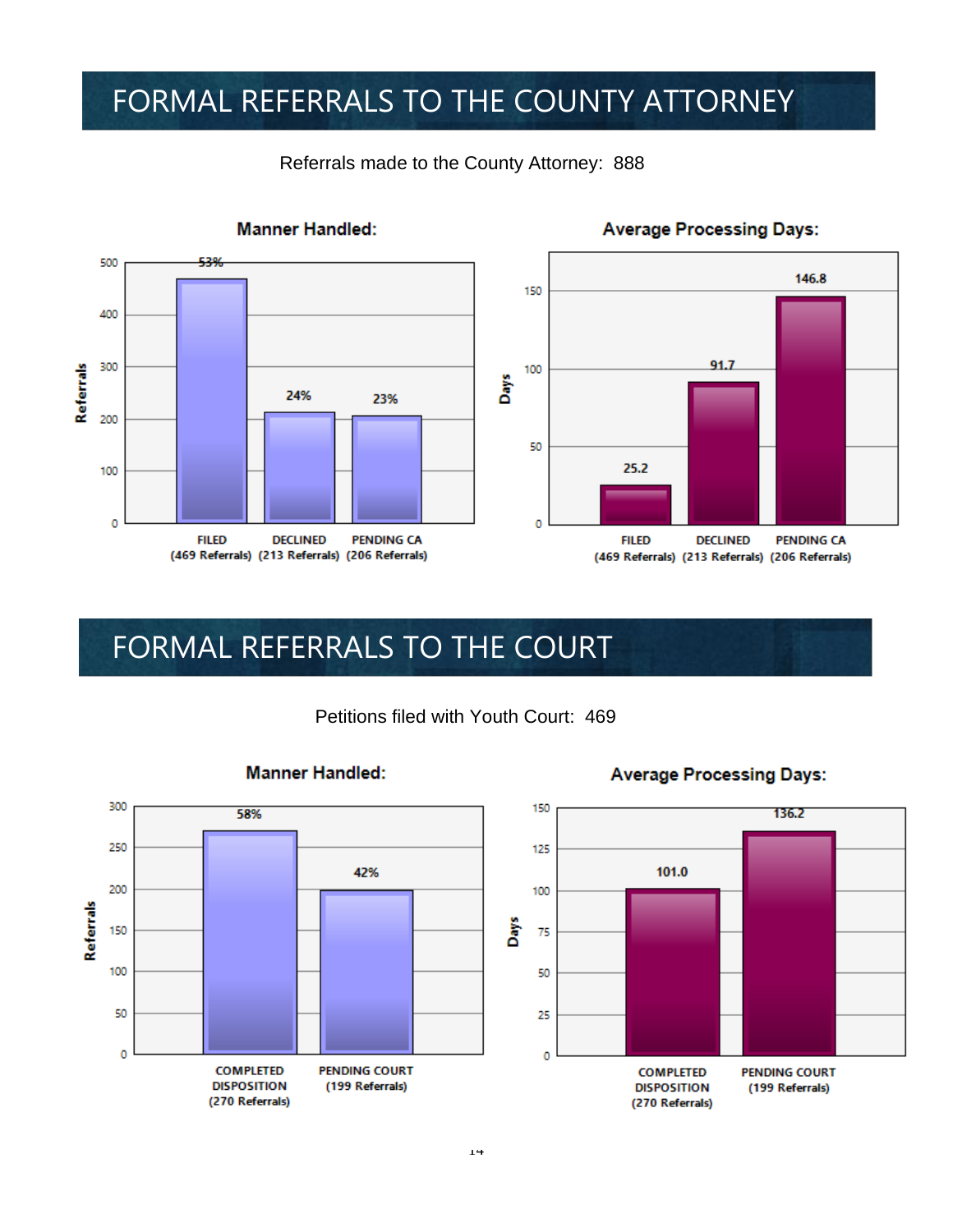### RESTITUTION



Number of Youth Ordered to Pay Restitution: 224

## **FEES**

#### Number of Youth Ordered to Pay Fees: 916



*Fees used to offset cost of drug testing, workers' compensation, and other services.*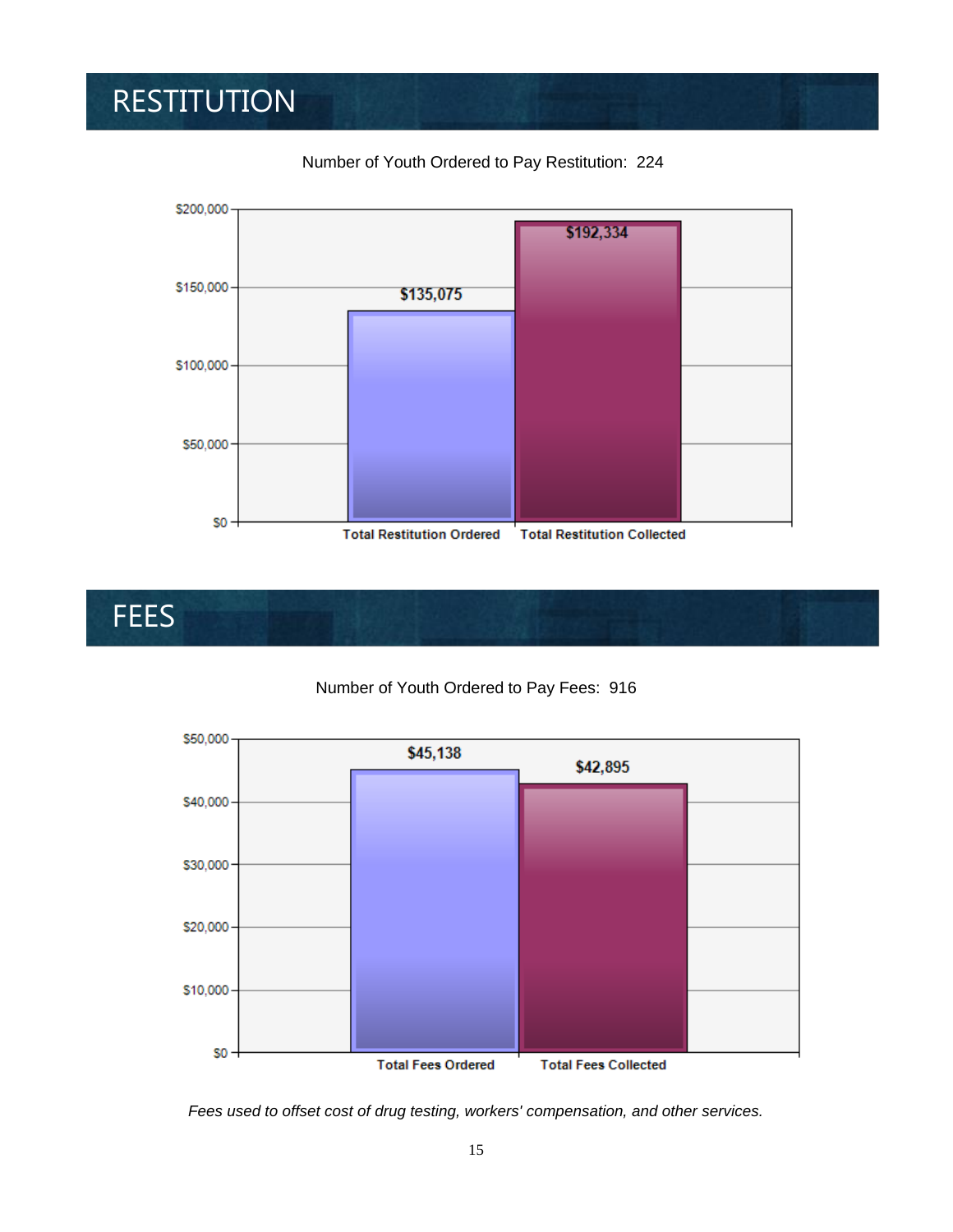### COMMUNITY SERVICE HOURS



Number of Youth Ordered to Complete Community Service: 991

### COMMUNITY SERVICE SWEAT EQUITY HOURS

Many youth are unable to contribute towards their restitution obligation because they have no family support, are not old enough to get a job, or lack the necessary social skills to get and keep a job. The Community Service Sweat Equity program is offered to youth as an opportunity, by utilizing community service, to earn restitution money to repay their victims.

| Total Number of Youth that Worked Sweat Equity Hours: | 104                       |
|-------------------------------------------------------|---------------------------|
| Total Sweat Equity Hours Worked:                      | 3.673.52                  |
| Total Money Earned to Pay to Victims:                 | $\frac{1}{2}$ \$32,143.95 |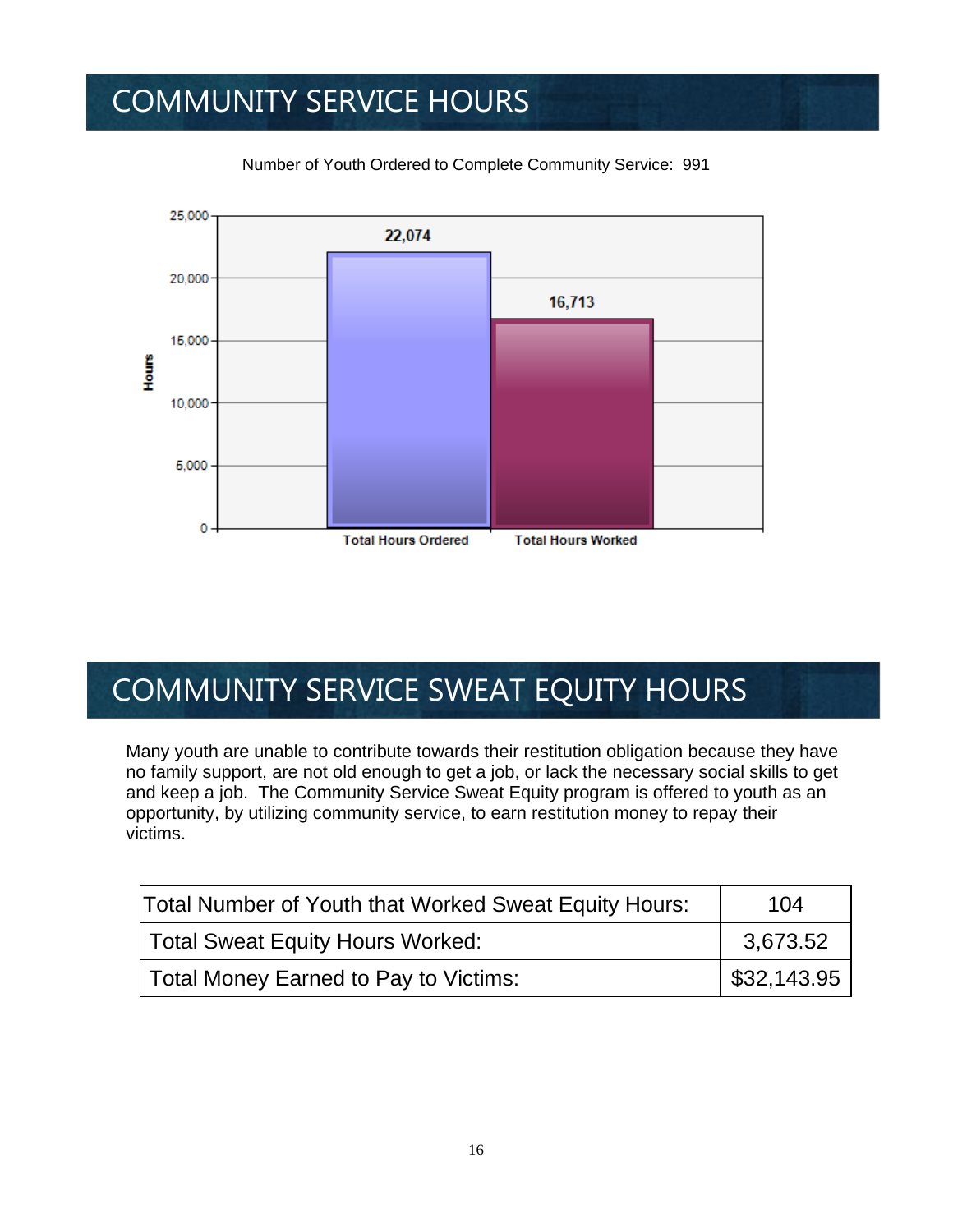### RESISTANCE TO DRUGS

Offenders ordered to submit to drug testing are tested randomly unless there is suspicion to believe the youth has recently been using. Youth in a drug treatment court may be required to test more often as required by the judge.

| Total Number of Youth Drug Tested:      | 393   |
|-----------------------------------------|-------|
| Total Number of Tests Administered:     | 1,928 |
| Total Number of Youth Testing Positive: | 234   |

\* A single youth may have tested positive multiple times

#### TOP DRUGS USED

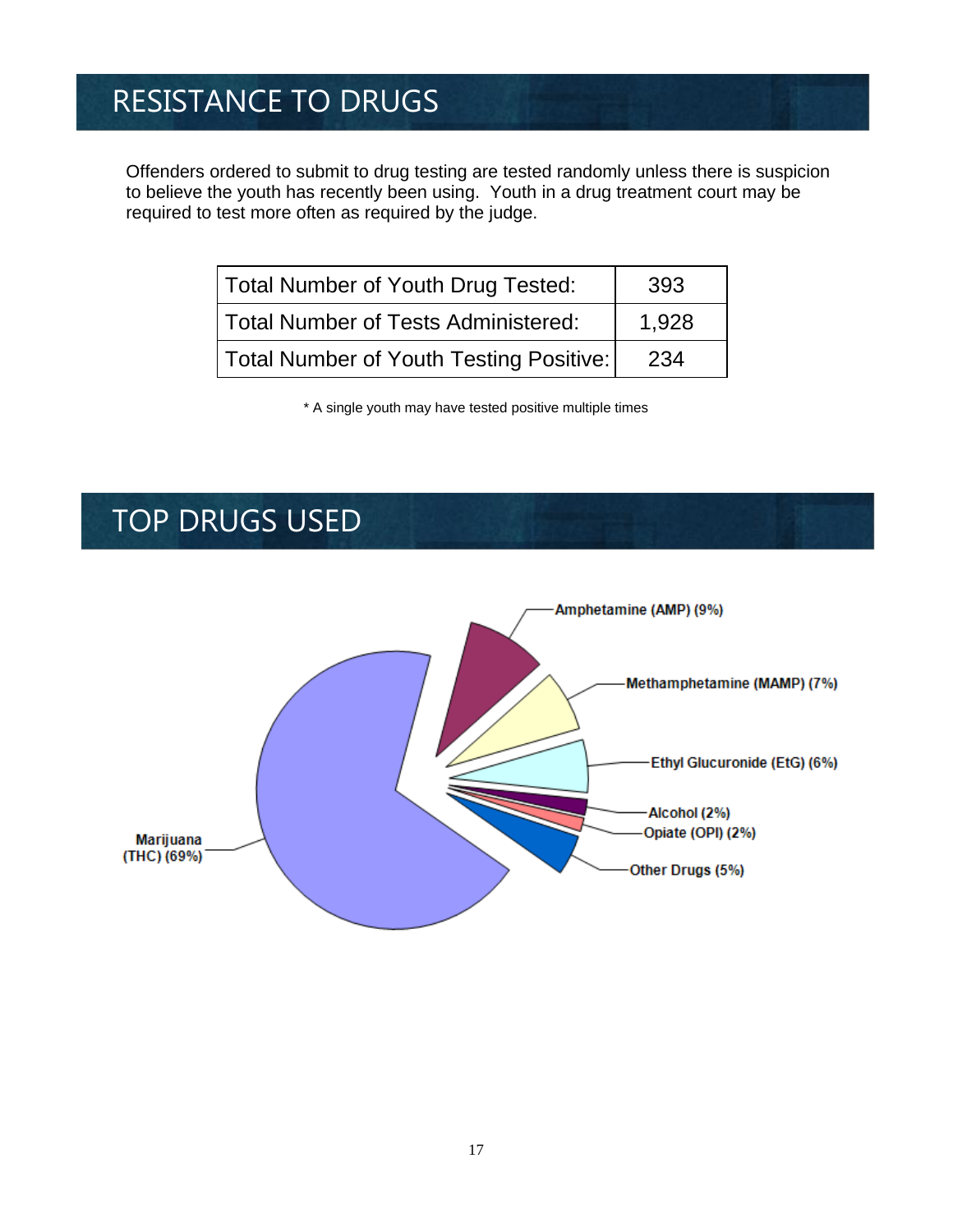#### RECIDIVISM WHILE UNDER SUPERVISION (UNDUPLICATED YOUTH NEW TO THE SYSTEM)

Recidivism on unduplicated youth that had their initial Intake in **2020** and committed a new offense prior to the disposition end date.



#### RECIDIVISM WITHIN 1 YR AFTER CASE COMPLETION (UNDUPLICATED YOUTH NEW TO THE SYSTEM)

Recidivism on unduplicated youth that had their initial Intake in **2020** and committed a new offense within 1 year of the disposition end date.

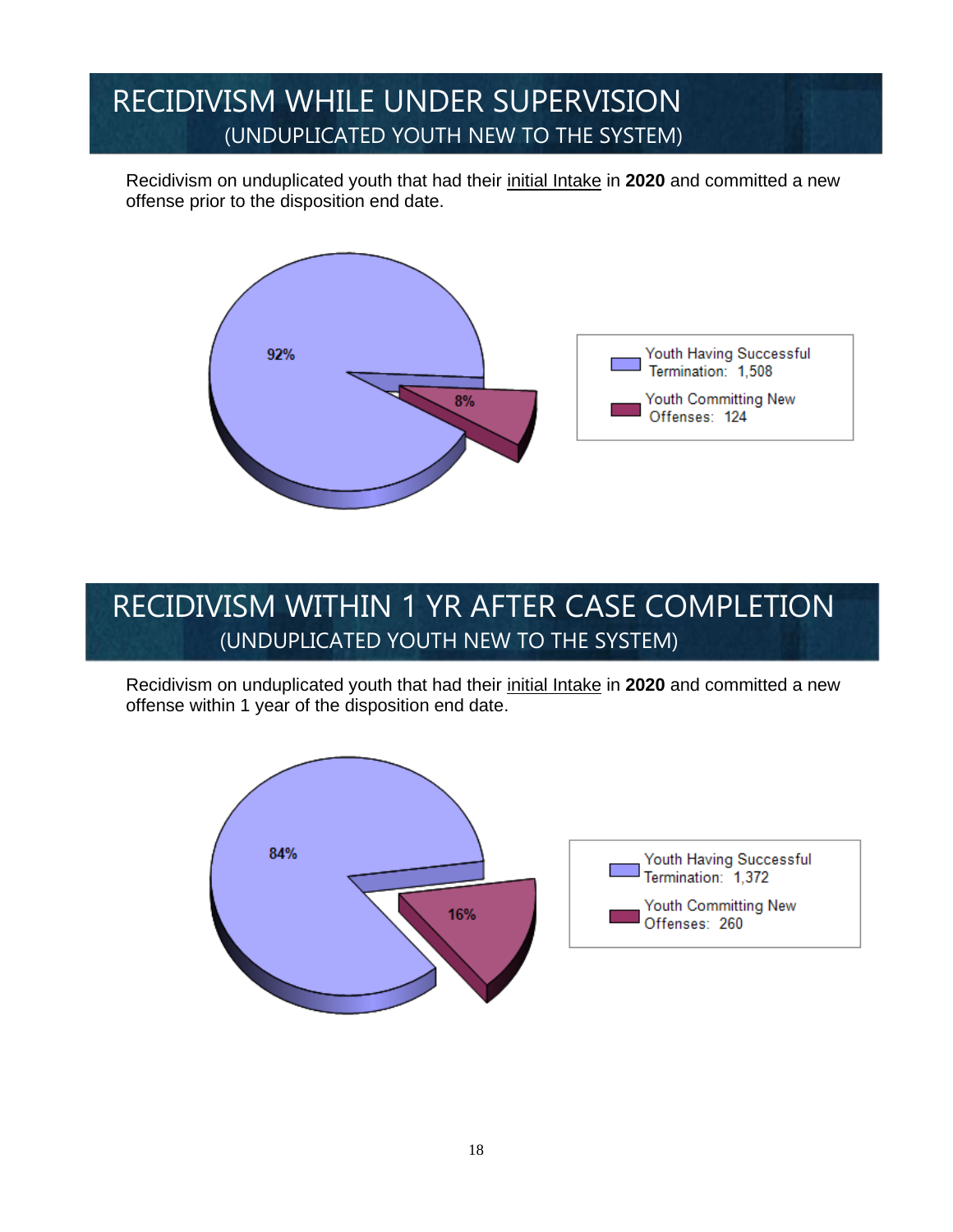#### OUT-OF-HOME PLACEMENTS

Out of 3,802 referrals to Youth Court, 231 youth were placed in out-of-home placements for this reporting year. Please note that a single youth may be placed multiple times and other agencies may have been responsible for the placement during this reporting period.



### OUT OF HOME PLACEMENTS – AVG LENGTH OF STAY



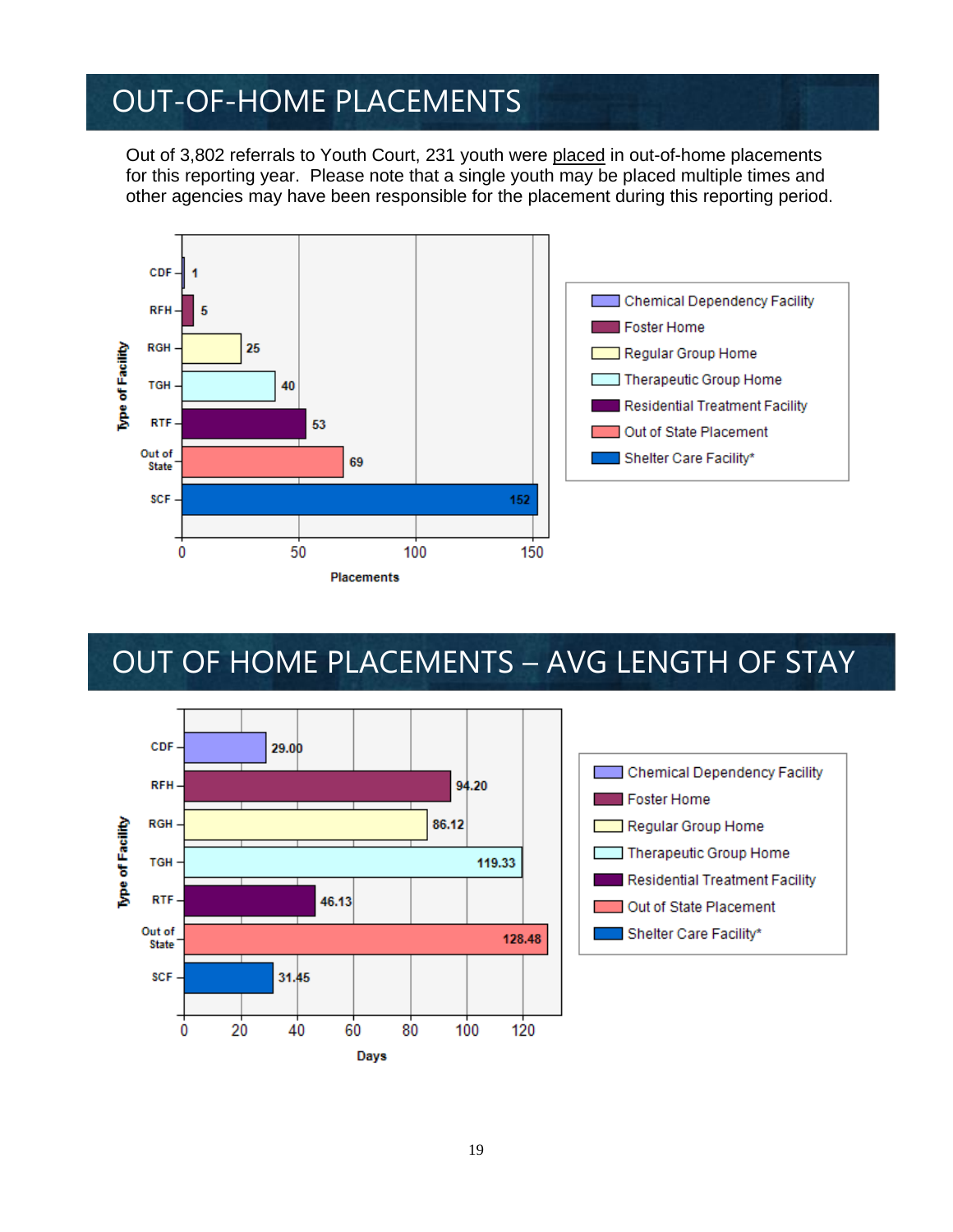### OUT-OF-HOME PLACEMENTS - COST

These are the general fund costs incurred by the Youth Courts of Montana and do not include additional funding sources and cost-shares that may have been made by collaborating agencies (Medicaid, DPHHS, CMHB).

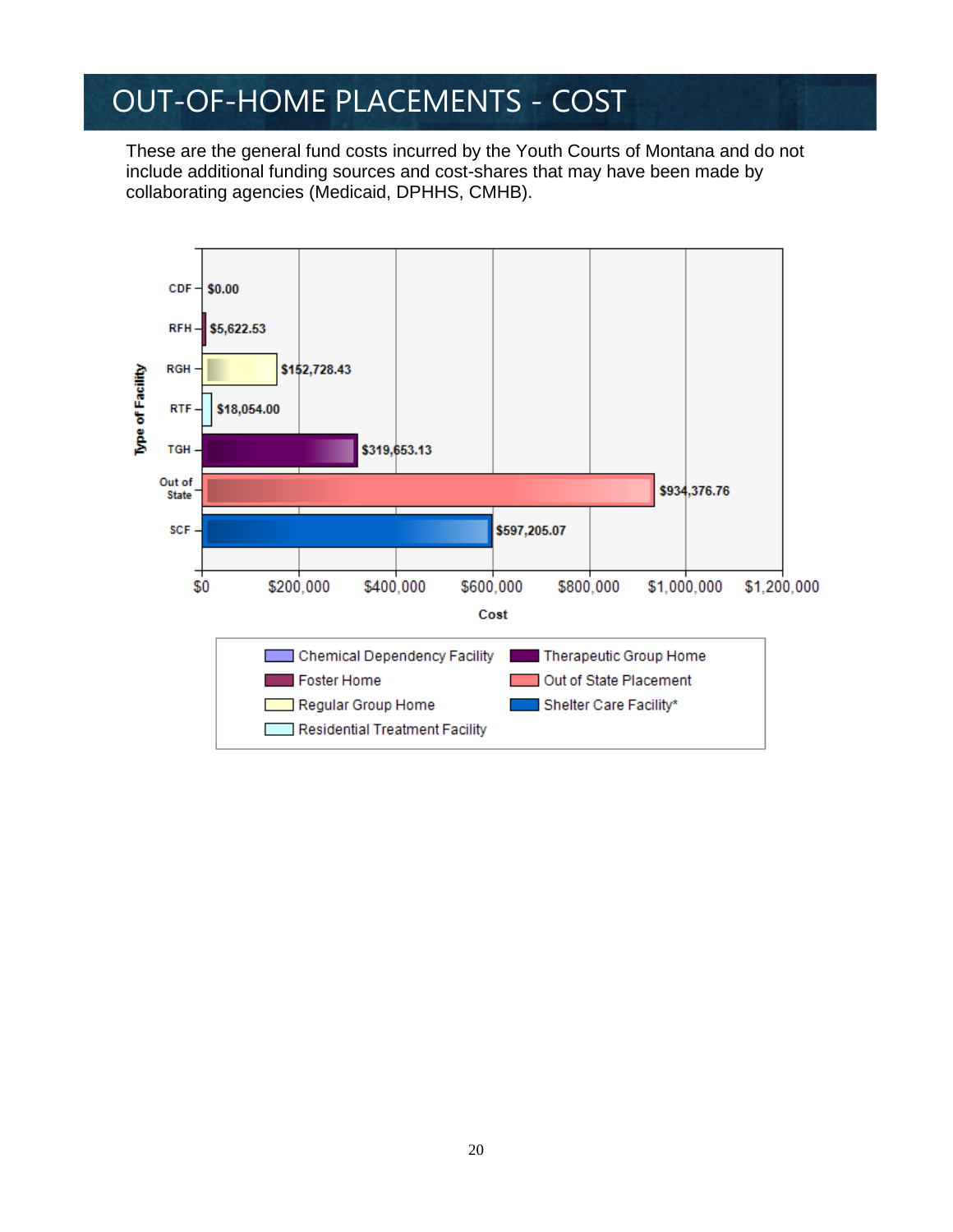### DETENTION

Youth detention facilities, which are physically restricting youth facilities designed to prevent a youth from departing at will are mostly funded and operated by counties. Local law enforcement officers make the decision to detain at the time of arrest. (A youth may be placed in detention more than once.)



#### DETENTION – LENGTH OF STAY

When a youth is taken into custody, a hearing to determine probable cause must be held within 24 hours, excluding weekends and legal holidays. A hearing is not required if the youth is released prior to the time of the required hearing. If the court determines that continued custody of the youth is necessary and the criteria outlined in the Montana Youth Court Act is met, the youth may be placed in a secure detention facility pending an initial appearance before a youth court judge and placement may continue through time of disposition. (A youth may be placed in detention more than once.)

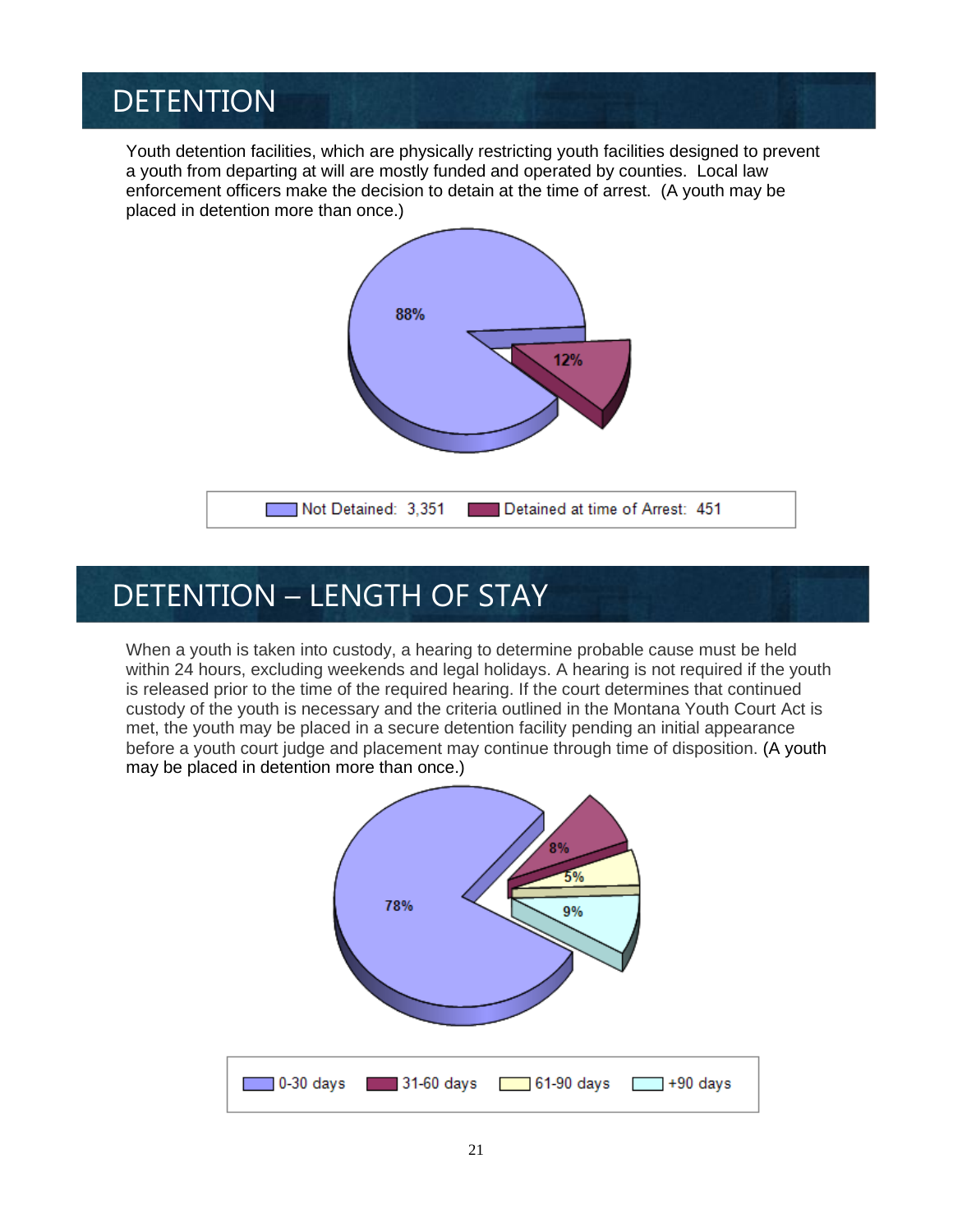### DEPARTMENT OF CORRECTIONS COMMITMENTS

Only a Youth Court judge may sentence a youth to the Department of Corrections. Approximately 1% of all youth referred to juvenile probation are sentenced to the Department of Corrections.

Of the 2,599 youth referred to Youth Court, 29 were committed to the Department of Corrections for placement in a youth correctional facility.

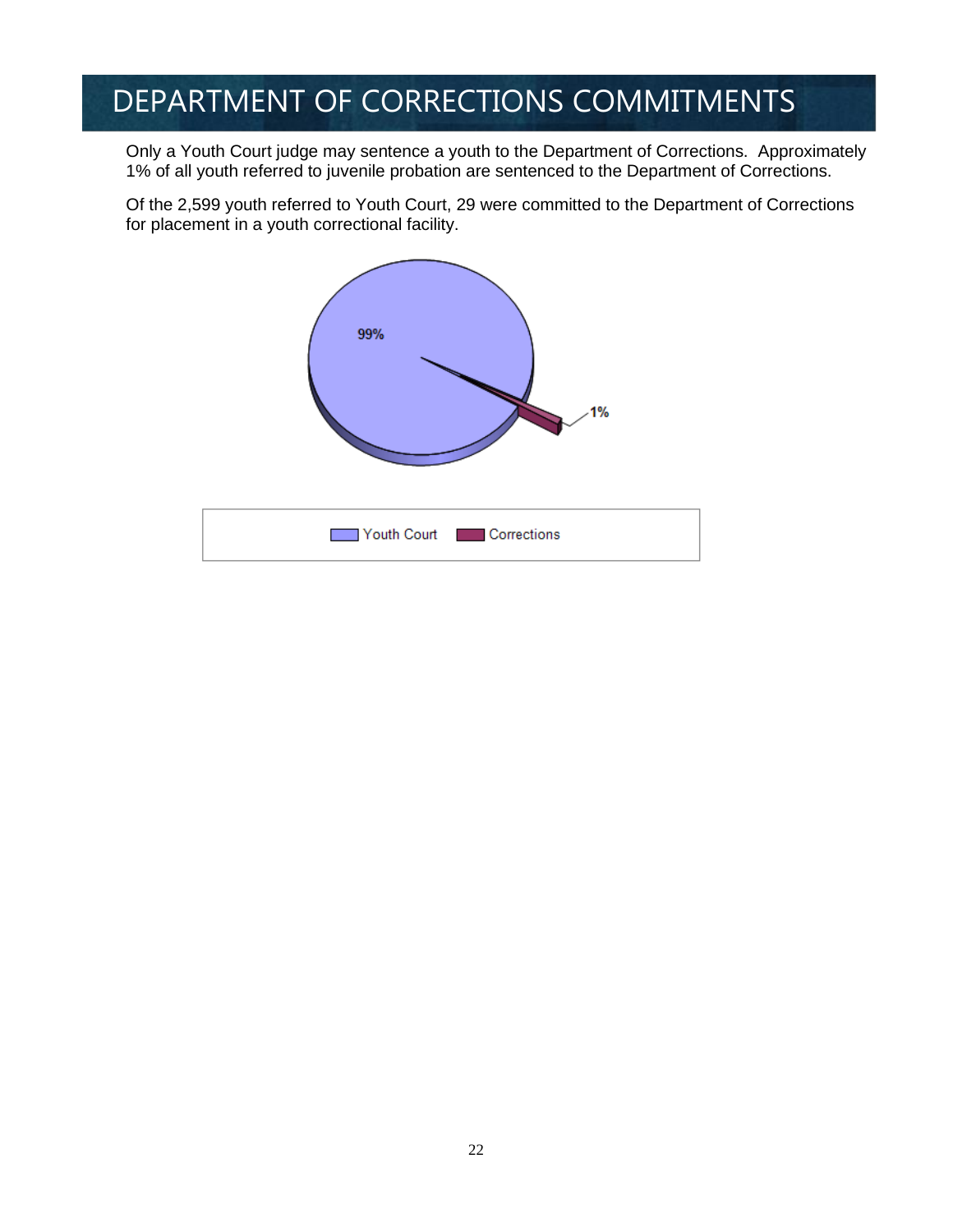### CONDITIONAL RELEASE YOUTH (CR)

In 2019, Youth Court Service assumed community supervision of youth committed to the MT Department of Corrections upon conditional release from these facilities.

### CR YOUTH: OUT OF HOME PLACEMENTS

In 2021, Youth Court Services supervised 44 youth on conditional release. Of these youth, 17 were placed in a community placement as part of their conditional release plan. Although many youth on conditional release are discharged back to a family member, due to varying factors, some will require a community based placement. Please note that a single youth may be placed multiple times.

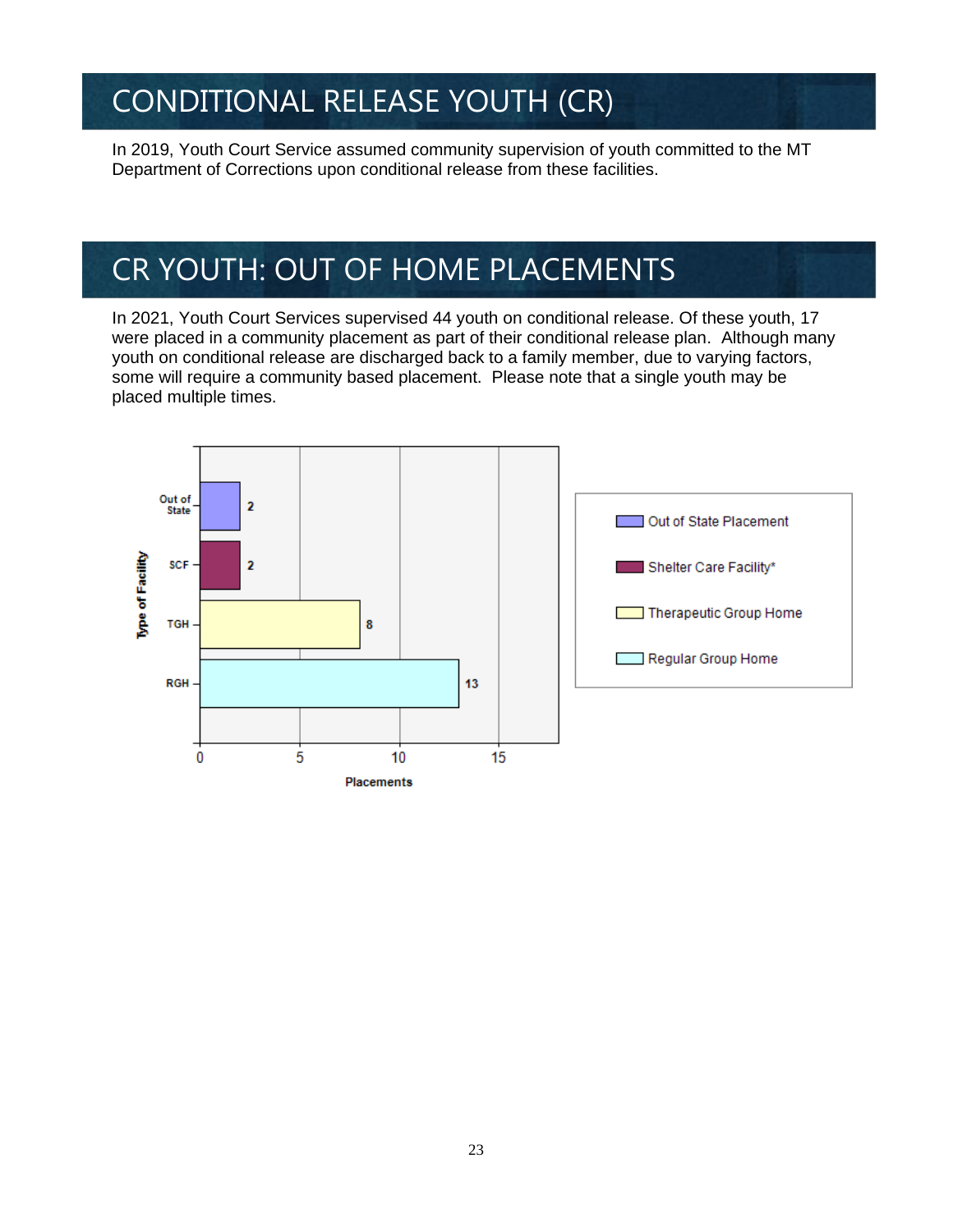### CR YOUTH: OUT OF HOME PLACEMENTS – AVG LENGTH OF STAY



### CR YOUTH: OUT OF HOME PLACEMENTS – TOTAL COST

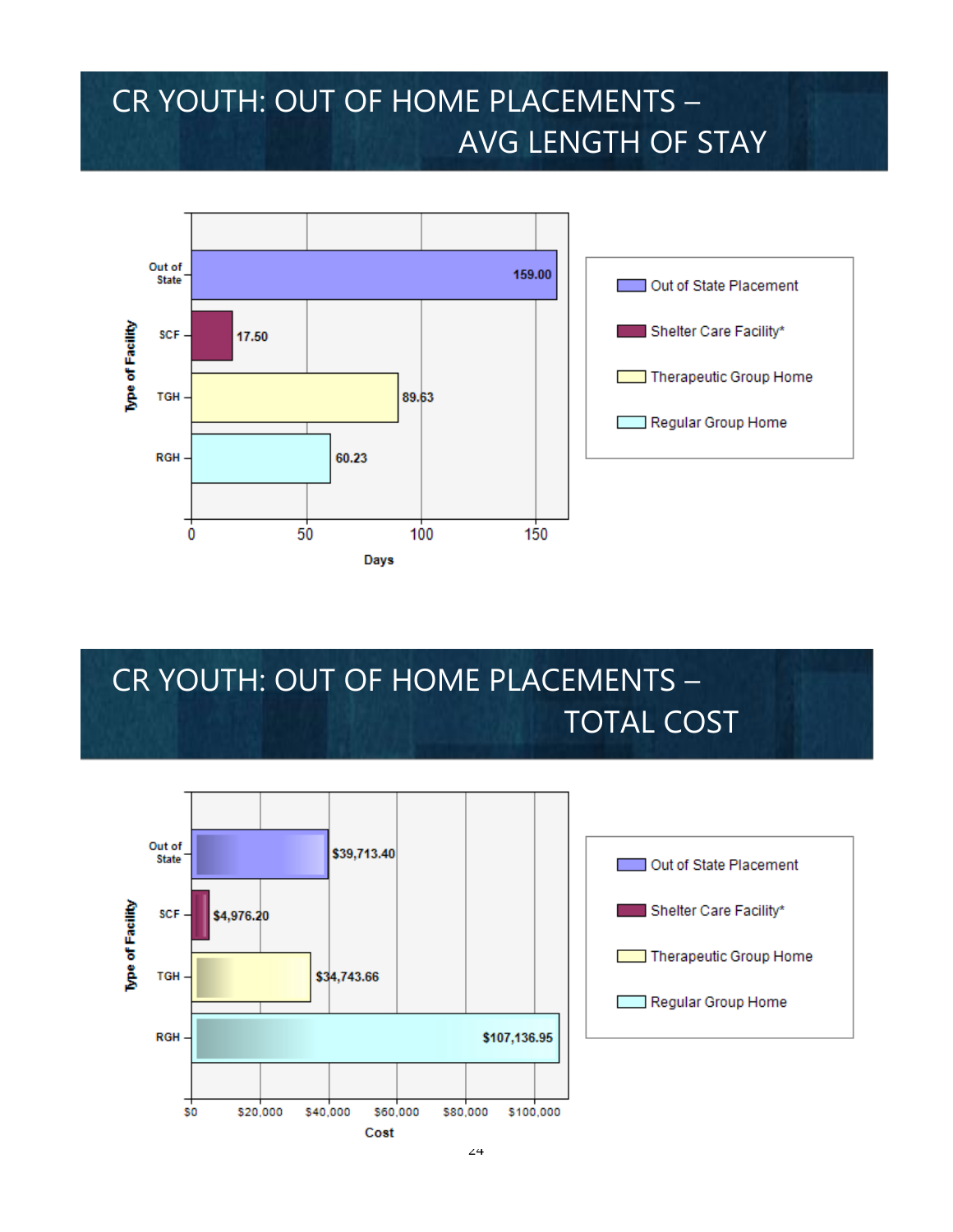### **5 YEAR TRENDS**

#### UNDUPLICATED YOUTH AND REFERRALS



#### UNDUPLICATED PREVENTION YOUTH

Through the State of Montana *Juvenile Delinquency Intervention Program (JDIP)*, judicial districts are provided the opportunity to develop prevention programs in which both youth referred to youth court services, as well as at-risk youth who have not come into contact with probation, can access services that promote positive growth and development. This graph identifies those prevention youth.

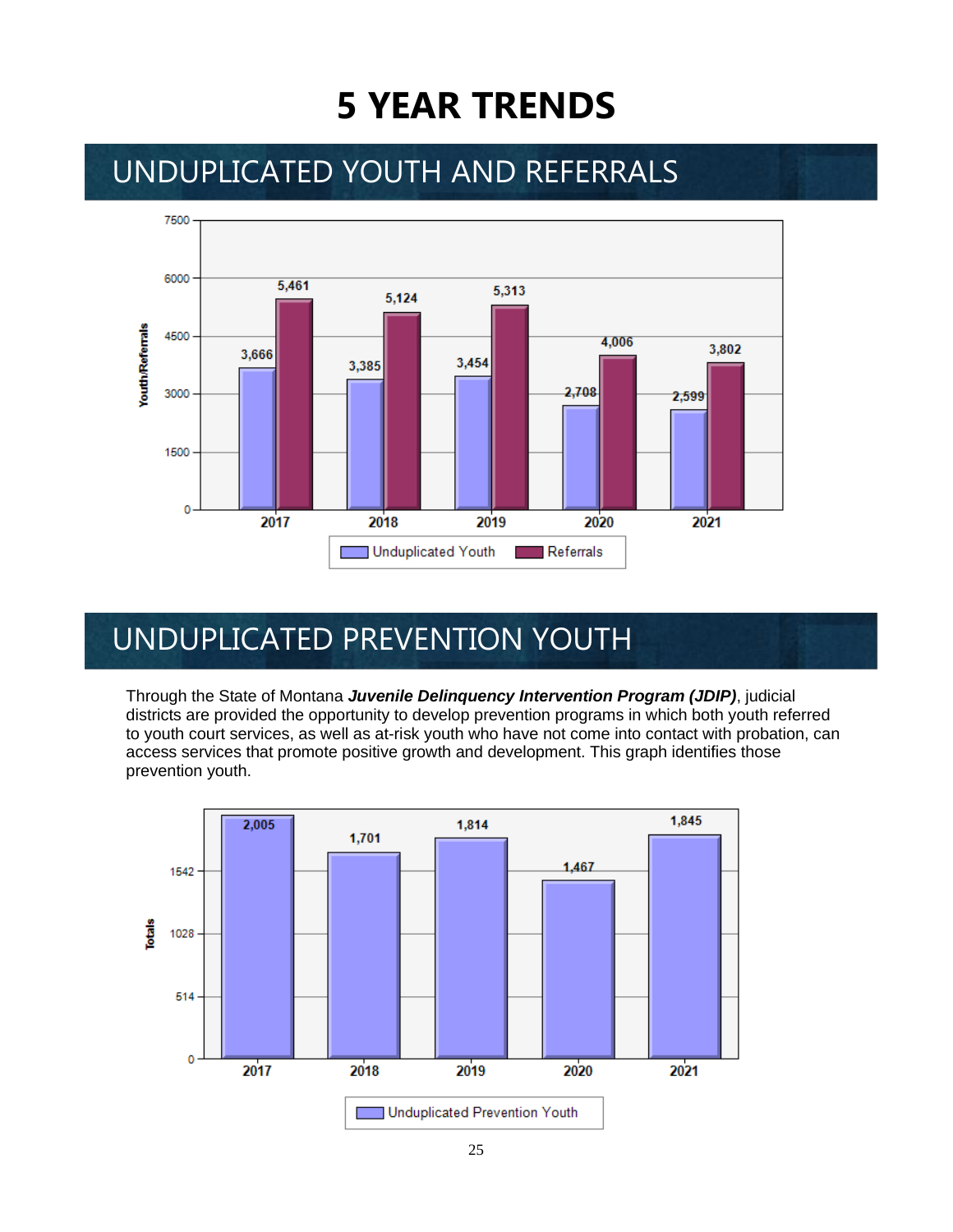#### NUMBER OF REFERRALS PER YOUTH



### OFFENSE CLASSIFICATIONS

D

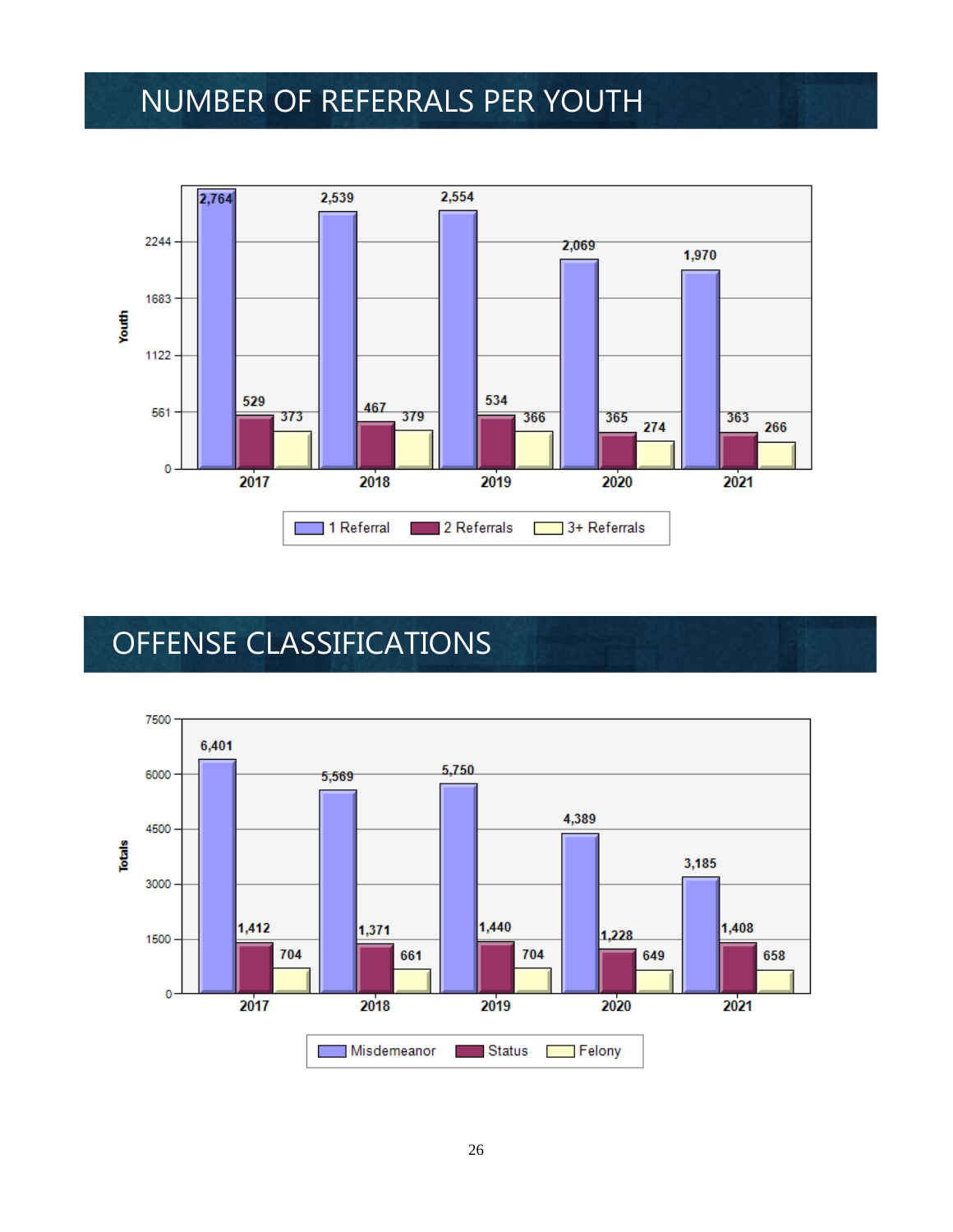#### TYPE OF DISPOSITION USED



#### REFERRALS PENDING DISPOSITION



 *\* These are referrals that are awaiting action from the county attorney's office, requires further investigation by law enforcement, or a ticket has been issued and juvenile probation is waiting to see the youth and parent(s).*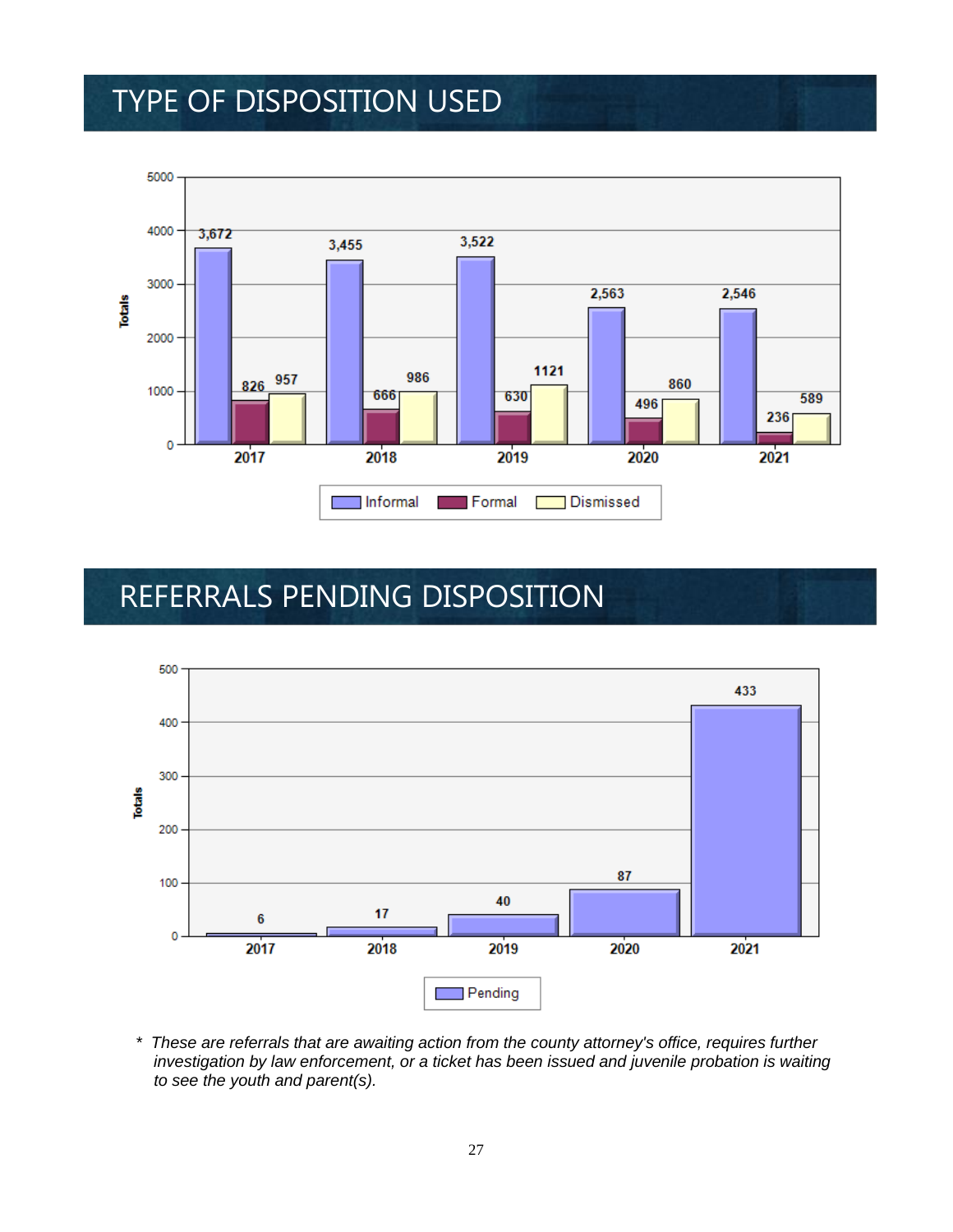### YOUTH COURT CONTACTS BY JUDICIAL DISTRICT

#### **DISTRICT #1**

**Lewis and Clark, Broadwater District Court Judges:** Michael McMahon, Mike Menahan, Kathy Seeley, Chris Abbott **Chief Juvenile Probation Officer:**  Leah Lindgren / Contact Number: 447-8228

#### **DISTRICT #2**

**Silver Bow District Court Judges:** Kurt Krueger, Robert "Bob" Whelan **Chief Juvenile Probation Officer:**  Kelly Speer / Contact Number: 497-6375

#### **DISTRICT #3**

**Deer Lodge, Powell, Granite District Court Judge:** Ray Dayton **Chief Juvenile Probation Officer:**  Daniel Blando / Contact Number: 563-4031

#### **DISTRICT #4**

**Missoula, Mineral District Court Judges:** Leslie Halligan, Dusty Deschamps, Shane Vannatta, Jason Marks, John Larson **Chief Juvenile Probation Officer:** 

Christine Kowalski / Contact Number: 258-4735

#### **DISTRICT #5**

**Beaverhead, Jefferson, Madison District Court Judge:** Luke Berger **Chief Juvenile Probation Officer:**  Sam Stockett / Contact Number: 683-3760

#### **DISTRICT #6**

**Park, Sweet Grass**

**District Court Judge:** Brenda Gilbert **Chief Juvenile Probation Officer:**  Lesa Maher / Contact Number: 222-4162

#### **DISTRICT #7**

**Dawson, Richland, McCone, Wibaux, Prairie District Court Judges:** Katherine Bidegaray, Olivia Rieger **Chief Juvenile Probation Officer:** 

Lauren Weiland / Contact Number: 377-4675

#### **DISTRICT #8**

**Cascade**

**District Court Judges:** Elizabeth Best, John Kutzman, John Parker, David Grubich **Chief Juvenile Probation Officer:**  Jason Riphenburg / Contact Number: 454-6880

#### **DISTRICT #9**

**Glacier, Pondera, Teton, Toole District Court Judge:** Robert "Bob" Olson **Chief Juvenile Probation Officer:**  Tasha Stiner / Contact Number: 873-3620

#### **DISTRICT #10**

**Fergus, Judith Basin, Petroleum District Court Judge:** Jon Oldenburg **Chief Juvenile Probation Officer:**  Starr Brown / Contact Number: 538-9242

#### **DISTRICT #11**

**Flathead**

**District Court Judges:** Robert Allison, Heidi Ulbricht, Dan Wilson, Amy Eddy **Chief Juvenile Probation Officer:**  Nick Nyman / Contact Number: 758-5547

#### **DISTRICT #12**

**Hill, Chouteau, Liberty District Court Judge:** Kaydee Snipes Ruiz **Chief Juvenile Probation Officer:**  Kevin Buerkle / Contact Number: 265-5481